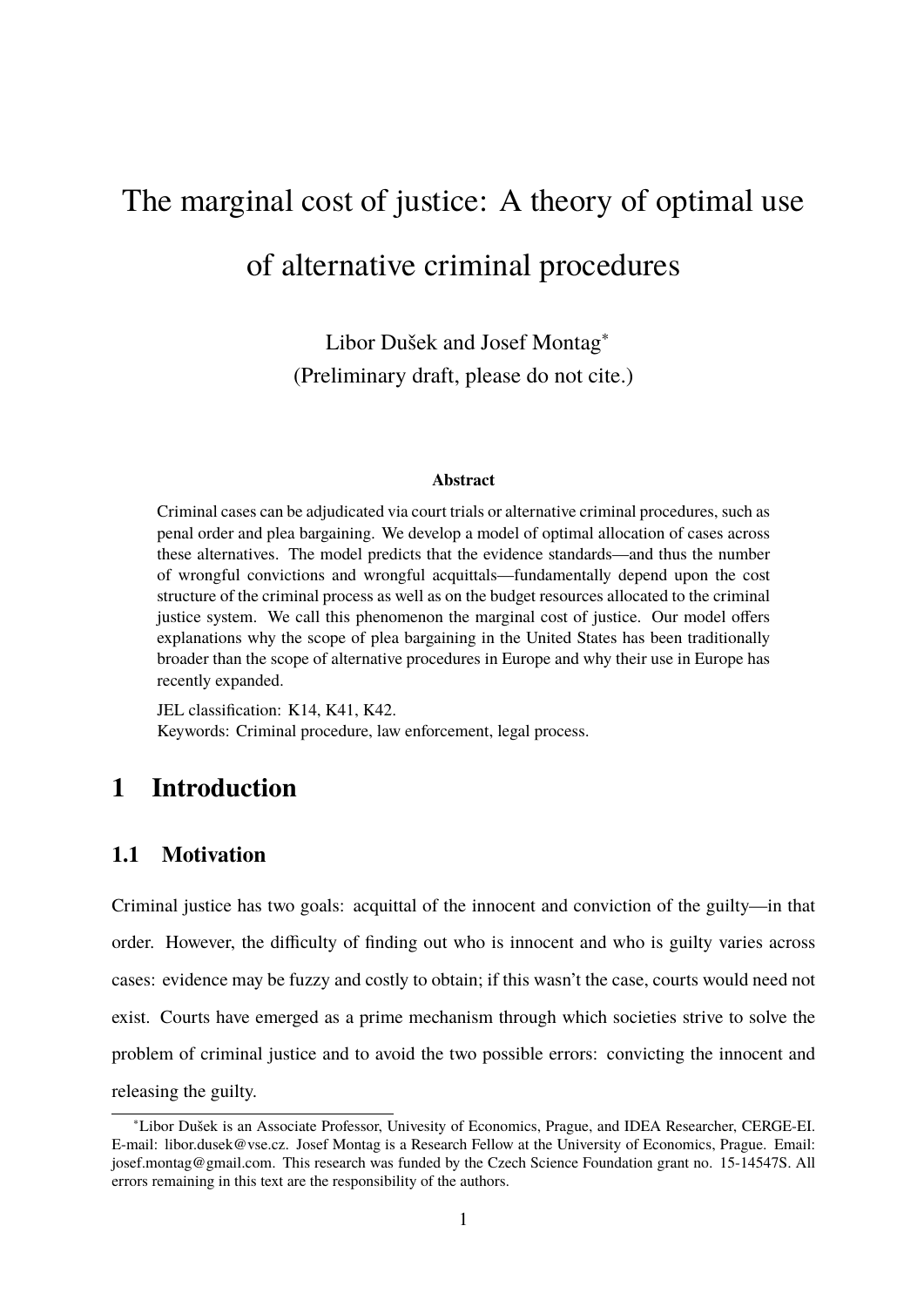At the same time, resources are constrained and trials are a very costly ways to make decisions. Constraints result in compromises. In particular, not every case is adjudicated by a court. At one extreme, cases are dropped by state attorneys if the evidence is weak. At the other extreme, strong cases, but typically minor offenses, are decided through alternative, less-than-trial procedures. The police, for instance, usually has the authority to issue a parking ticket and unless the driver appeals, this decision is enforceable. Although the police cannot adjudicate more serious offenses, it typically has the authority to drop the case if the evidence is weak. Lesser offenses carrying short jail sentence or non-jail sentences can sometimes be decided through accelerated or simplified procedures that are common in Europe. In the United States, most crimes are resolved via plea bargain and they never reach the trial. Why do such procedures exist? Why have they become more common, particularly in Europe? What is the socially optimal standard determining the eligibility of a case to be resolved without trial? What are the effects of budgetary limits and shifts in absolute or relative costs associated with each procedure?

## **1.2 Institutional background**

The economic analysis of criminal procedure has focused predominantly on plea bargaining in its U.S. institutional setting. However, most European countries also use alternatives to the standard trial. Although the institutional details vary by country, below we summarize their key common features and give examples of countries in which they are used.1

• *Penal order* (e.g., Germany, the Netherlands, Sweden, Czech Republic) The judge, upon reviewing the prosecution, may issue a penal order, in which the defendant is convicted and the sentence is set. The defendant may appeal the penal order, in which case the case reverts to trial. Only a limited range of sanctions can be imposed through the penal order (monetary fine, parole, suspension of the driving license, etc.); prison sentences can be imposed only in some countries and if so, under certain conditions and up to a relatively short length.

<sup>&</sup>lt;sup>1</sup>The description is based on Zeman et al. (2013), p. 14-38.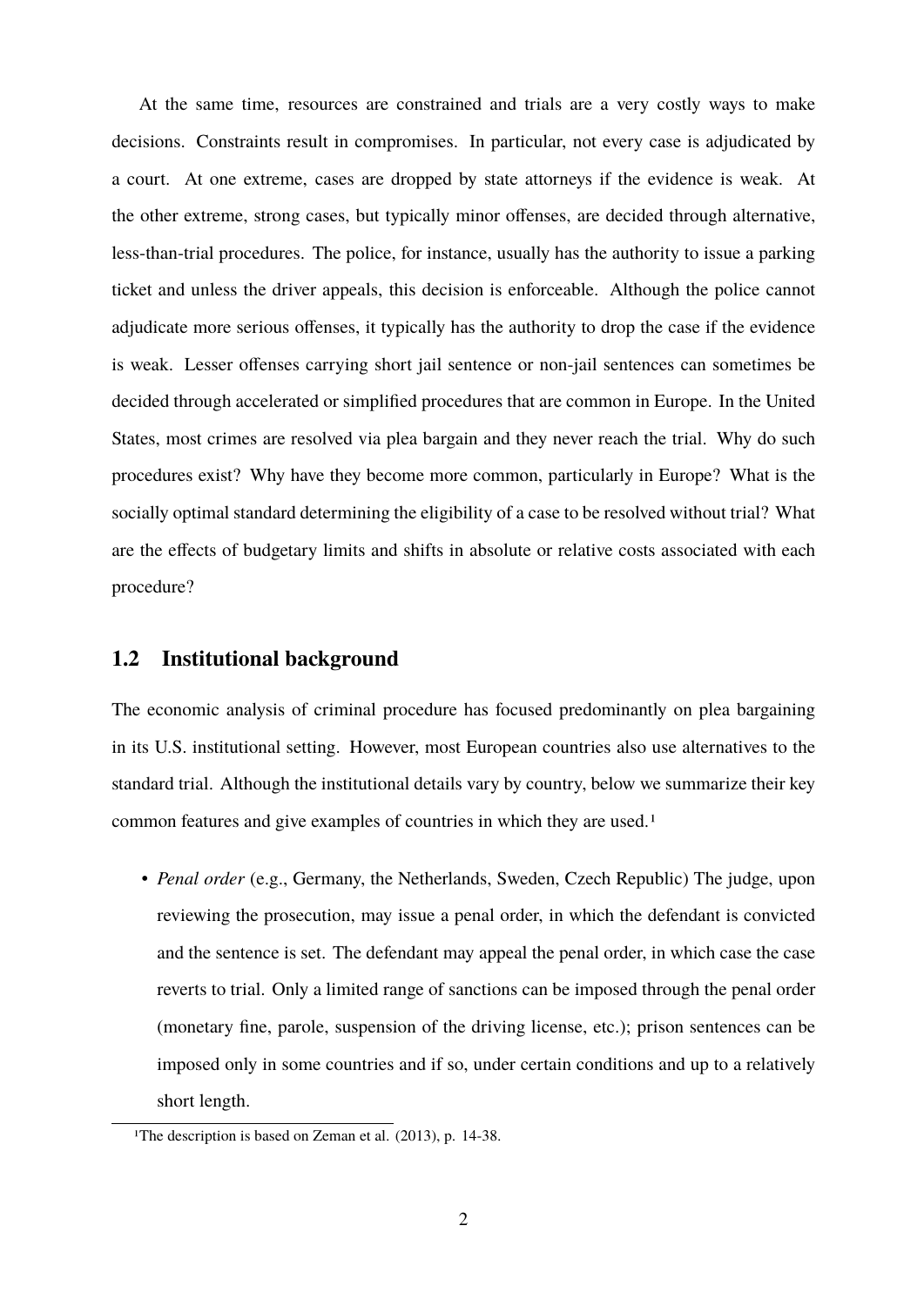- *Accelerated/simplified proceedings* (e.g., Great Britain, Spain, the Netherlands, Czech Republic, Slovakia). Their purpose is to resolve evidentiarily simple cases quickly and with less paperwork than in a standard trial. The formal requirements for the justification of the prosecution and the judicial verdict are simpler, some of the steps involving the presentation of evidence may be skipped, the case is adjudicated by a single judge (e.g., the so-called police judge in the Netherlands), and the law may set deadlines. The accelerated/simplified proceedings are restricted to less severe crimes and to cases where the evidence is sufficiently clear (e.g., the offender was arrested on the crime scene).
- *Plea bargaining* (e.g., Poland, Slovakia). The defendant may confess to the charges raised by the prosecutor and accept the proposed sentence. That way, he avoids a costly trial and a potentially more severe sentence that could be imposed if he were convicted at trial. The European implementations of plea bargaining differ from their American predecessor. The legislation sets the maximum "discount "from the sentence that the defendant can obtain by accepting the plea bargain. The judge has to approve the plea bargain and a non-negligilbe fraction of the bargains is rejected.
- Procedures combining the above features. For example, France's *la comparution sur reconnaissance préalable de culpabilité* has the essential feature of plea bargaining (the defendant's consent) but with a more active judicial involvement. Or the Netherlands' *transactie*, in which the defendant can pay the proposed fine and thus avoid further prosecution, though the payment of the fine does not imply confession.

The alternative procedures proliferated throughout Europe in the last two decades. Table 1 shows list of countries that use each of the three broader types of alternative procedures. While the table is admittedly incomplete, it shows several broad trends. The alternative procedures were intensively adopted during 2000s. Several countries use two or three types of alternative procedures. The scope of the procedures is typically limited, both by limiting the offenses that are eligible for the procedure, and by limiting the punishment that can be imposed. The penal order is very limited in terms of the punishment - the prison sentence is either not allowed, or it is limited to a suspended sentence. That effectively limits the use of the penal order to minor crimes, unless such use is also limited explicitly by law. The accelerated/simplified proceedings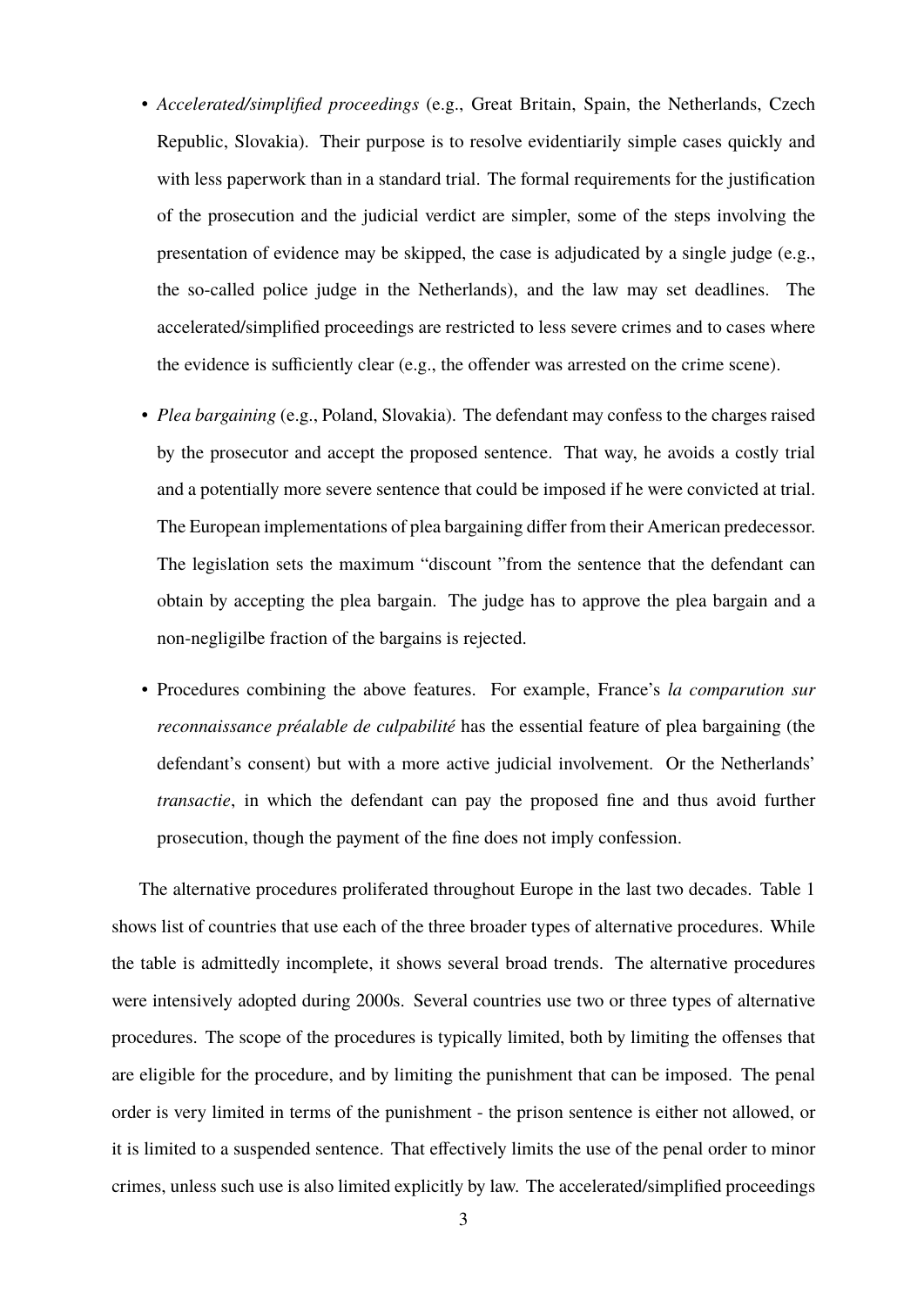|                                    | Introduced | Eligible crimes                                                                                      | Constraints on punishment                                               |
|------------------------------------|------------|------------------------------------------------------------------------------------------------------|-------------------------------------------------------------------------|
| Penal Order                        |            |                                                                                                      |                                                                         |
| Czech Republic                     | 1994       | All                                                                                                  | Up to one year suspended prison<br>sentence                             |
| France                             | 2002       | Very minor crimes                                                                                    | Prison sentence cannot be im-<br>posed                                  |
| Germany                            | 1877       | Minor crimes                                                                                         | Up to one year suspended prison<br>sentence                             |
| Hungary                            | <b>TBA</b> | Crimes with a three-year maxi-<br>mum statutory sentence                                             | Limited range of punishments                                            |
| Netherlands                        | 2008       |                                                                                                      | Prison sentence cannot be im-<br>posed                                  |
| Poland                             | <b>TBA</b> |                                                                                                      | Prison sentence cannot be im-<br>posed                                  |
| Sweden                             | <b>TBA</b> | Minor crimes                                                                                         | Up to a suspended prison sen-<br>tence                                  |
| Accelerated/Simplified Proceedings |            |                                                                                                      |                                                                         |
| Czech Republic                     | 2002       | Factually clear crimes<br>with<br>a five-year maximum statutory<br>sentence                          | Limited by the eligible crime                                           |
| Germany                            | <b>TBA</b> | Factually clear crimes                                                                               | Up to one year prison sentence                                          |
| Hungary                            | <b>TBA</b> | Factually clear crimes with a<br>eight-year maximum statutory<br>sentence                            | Limited by the eligible crime                                           |
| Poland                             | 2007       | Selected minor crimes                                                                                | Limited by the eligible crime                                           |
| Slovakia                           | 2002       | Crimes with a five-year maxi-<br>mum statutory sentence                                              | Limited by the eligible crime                                           |
| Spain                              | 1988       | Juicio de faltas: crimes not pun-<br>ishable by imprisonment                                         | Limited by the eligible crime                                           |
| Spain                              | 2002       | Juicio rapidos: selected, factu-<br>ally clear crimes with a five-year<br>maximum statutory sentence | Limited by the eligible crime                                           |
| Plea Bargain                       |            |                                                                                                      |                                                                         |
| Czech Republic                     | 2012       | Crimes with a ten-year maxi-<br>mum statutory sentence                                               | Limited by the eligible crime                                           |
| France                             | 2004       | Crimes with a five-year maxi-<br>mum statutory sentence                                              | Up to one year prison sentence or<br>one half of the statutory sentence |
| Hungary                            | <b>TBA</b> | Crimes with a eight-year maxi-<br>mum statutory sentence                                             | Limited by the eligible crime                                           |
| Poland                             | 2003       | Factually clear crimes with a<br>ten-year maximum statutory sen-<br>tence                            | Limited by the eligible crime                                           |
| Slovakia                           | 2005       | All crimes                                                                                           | None                                                                    |

## Table 1: Alternative criminal procedures in selected European countries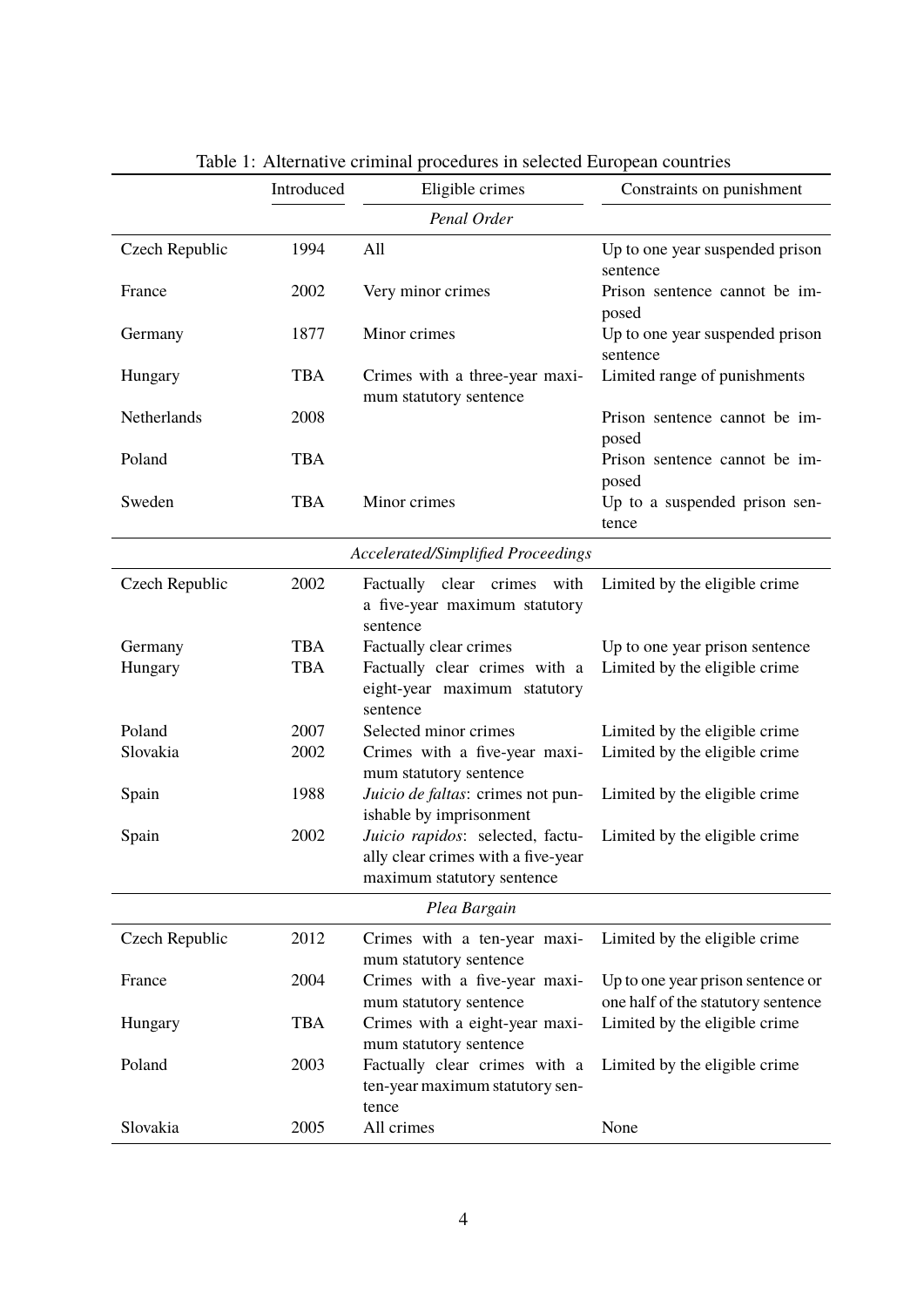are typically limited to minor crimes (frequently defined by the maximum statutory sentence) and to crimes that are factually simple, with little doubt about the defendant's guilt. The definition of eligible offenses in turn limits the punishment, and in practice more severe punishments can be imposed through the accelerated/simplified proceedings than through the penal order. Last, plea bargaining is least restrictive in terms of the eligible crimes.

These alternative criminal procedures share the same underlying economic logic. They are cheaper than the conventional trials. They require far less time input on behalf of the judges, prosecutors, defendants, and their attorneys than the trial. They have positive costs, however: Negotiating the guilty plea or issuing the penal order is more time consuming for the prosecutor and the judge than dropping the charges altogether. They lead to a conviction of the defendant with a probability one or close to one, far higher than the probability of conviction at trial. They generally require a lower amount of evidence and examination of the evidence by the judge. Our model captures this common economic logic while intentionally abstracting from the finer institutional differences between alternative procedures and countries.

#### **1.3 Contribution of this paper**

We develop a general theory of criminal process in order to understand the allocation of cases across alternative procedures. The normative model represents the prosecutors and judges as one benevolent agent labelled "adjudicator". The adjudicator has a population of cases to be decided. Her objective is to minimize the sum of the cost of wrongful convictions, wrongful acquittals and the criminal justice process itself. The total costs of the criminal justice process itself are limited by the resource constraint. The available choices are to drop the case, convict the defendant through the administrative procedure (without trial) based on the available evidence, or conduct a costly trial in which more evidence will be available. The cases differ by offense severity (high or low) and by the strength of the available evidence *p*. We derive the optimal decision rule. It consists of thresholds of evidence  $p_T$  and  $p_C$  such that cases with evidence below  $p_T$  are dropped, with evidence between  $p_T$  and  $p_C$  are decided at trial and with evidence above  $p_C$  are convicted without trial. We investigate how the optimal rule depends on the offense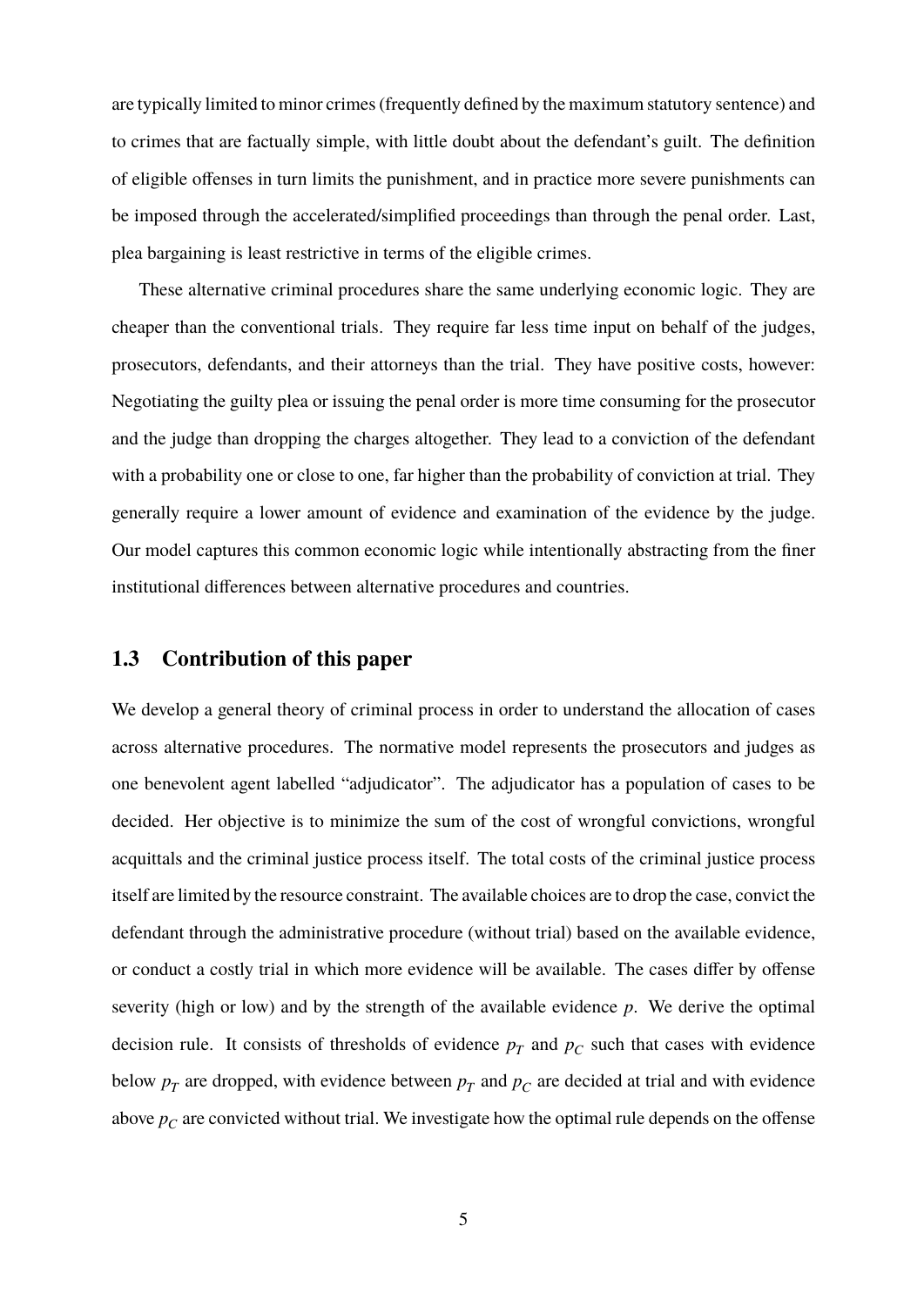severity, cost of trial, the distribution of the evidence in the entire population of cases, and the resource constraint.

The model yields some intuitive and some non-intuitive results. More severe offenses require higher standard of evidence for conviction without trial and lower standard for dropping the cases; hence trials are more prevalent among more severe offenses. However, it is always optimal to allow the conviction without trial even for the most severe crimes. A tightening of the resource constraint reduces the fraction of trials and increases the total costs of errors. The model explicitly states the "marginal cost of justice": it is equal to the marginal cost of wrongful convictions and acquittals due to reducing the criminal procedure budget by one dollar. A change in any parameter affects the optimal thresholds  $p_T$  and  $p_C$  for both levels of offense severity through its effect on the resource constraint.

The model can explain, for example, why plea bargaining in the United States is used even for the most severe offenses while the alternative procedures in Europe are generally restricted to less severe offenses. It also offers explanations for the proliferation of simplified, alternative criminal procedures in Europe in recent decades. One explanation is that more binding resource constraints forced the adoption of cheaper alternatives. The other, perhaps paradoxical explanation, is that the alternative procedures were adopted for low-severity crimes because the societies became *more* concerned with the cost of wrongful convictions and wrongful acquittals.

This paper makes a contribution to several strands of the literature. First, it develops formally the classical Law and Economics view of plea bargaining. The early literature (Easterbrook 1983, Friedman 2000, ch. 4) has postulated the "resource releasing"defense. Resolving cases through plea bargaining (a low-cost procedure) releases resources that the prosecutor can allocate into prosecuting the difficult cases more vigorously. The probability of conviction is higher as a consequence. The only formal model capturing the resource releasing argument is by Givati (2014). He models the decision of the benevolent government whether to allow plea bargaining or not, based on the available resource constraint, the probabilities of judicial errors, and the underlying choice of defendants of accepting or rejecting the plea offer based on their risk aversion. He finds that the decision to adopt plea bargaining is inversely related to the society's aversion to judicial errors and to the fraction of factually innocent defendants in the population of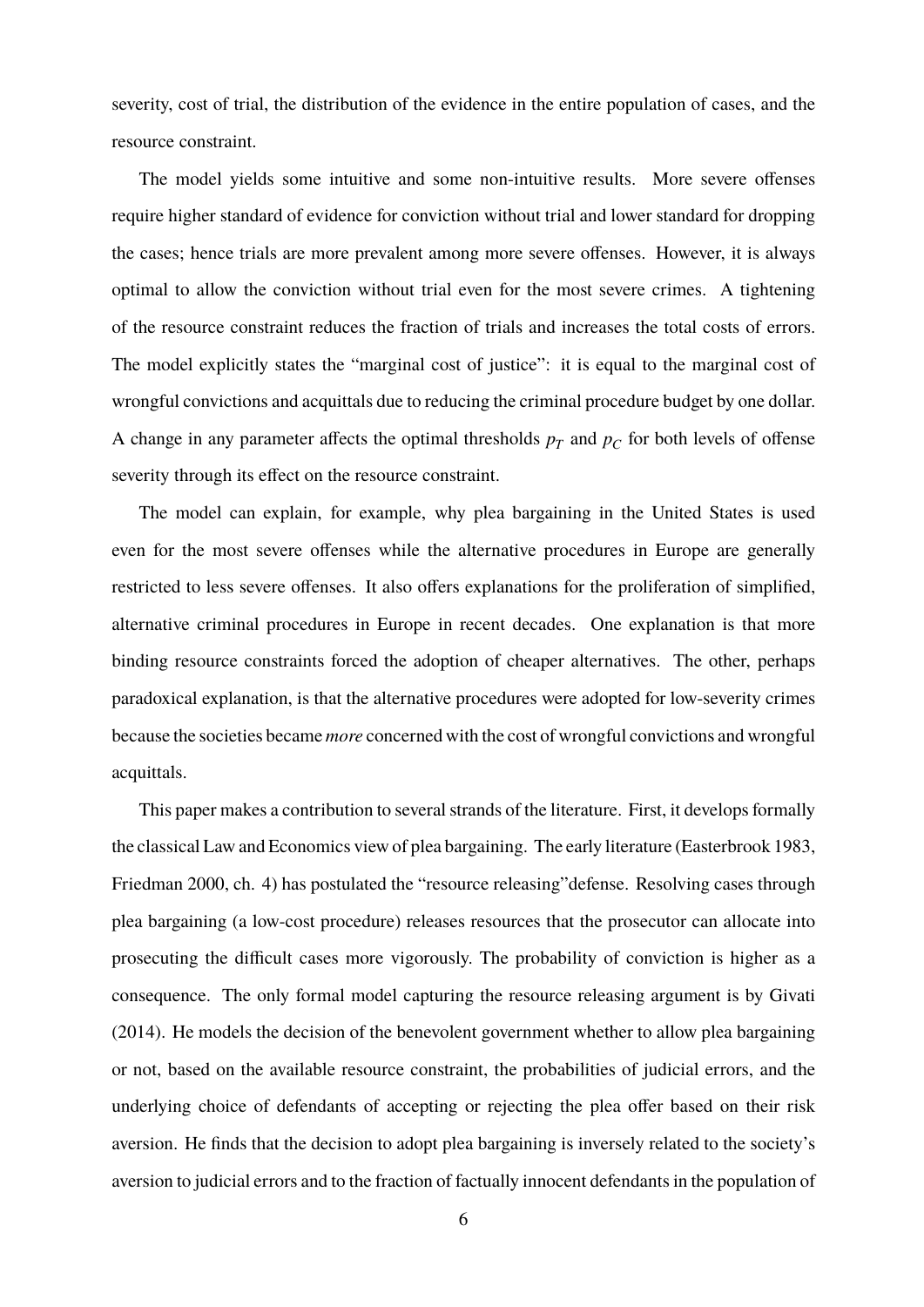arrests. Our model yields additional subtle predictions, such as that allowing plea bargaining (or any other alternative procedure) for low-severity cases also reduces the fraction of high-severity cases that are dropped and reduces the total sum of the cost of errors, despite an increase in the cost of errors for the subset of cases that are resolved through plea bargaining. More importantly, we generalize the "resource-releasing" hypothesis to a wider range of alternative procedures and highlight their common equilibrium effects.

Second, this paper builds upon the literature on the optimal standard of conviction (Andreoni 1991, Domenéch and Puchades 2014, Lando 2009, Rizzolli and Saraceno 2011). In these papers, the adjudicator who issues the verdict compares the expected costs of errors and other social costs of each decision, and the standard of conviction is determined endogenously as a function of the characteristics of a particular case. Most closely to our question of interest, Doménech and Puchades' (2014) model the choice after arrest, where the available option is to drop the case or proceed to a costly trial, in which precise evidence will become available. We add the alternative procedure into this framework - that is, the possibility to convict the defendant at low cost without trial, and derive the standards for such conviction. We show that the standard depends also on the distribution of case characteristics in the entire population of cases and on the available resources.

Last, several authors modeled the plea bargaining as a game between the game and the prosecutor (Grossman and Katz 1983, Miceli and Adelstein 2001, Mongrain and Roberts 2009, Reinganum 1988). The general tendency in these models is that the factually guilty defendants are far more likely to accept the plea bargain than the factually innocent (some models predict perfect sorting). In a sense, the plea bargaining generates an additional signal of evidence of guilt. Our model provides a simple normative standard as to which cases should be resolved through plea bargaining while not explicitly modeling the plea bargaining tactics. And, given that plea bargaining is available as the main alternative to trial, the model explains why more severe can be resolved through plea bargaining while the other (European) alternatives may optimally be restricted to less severe offenses.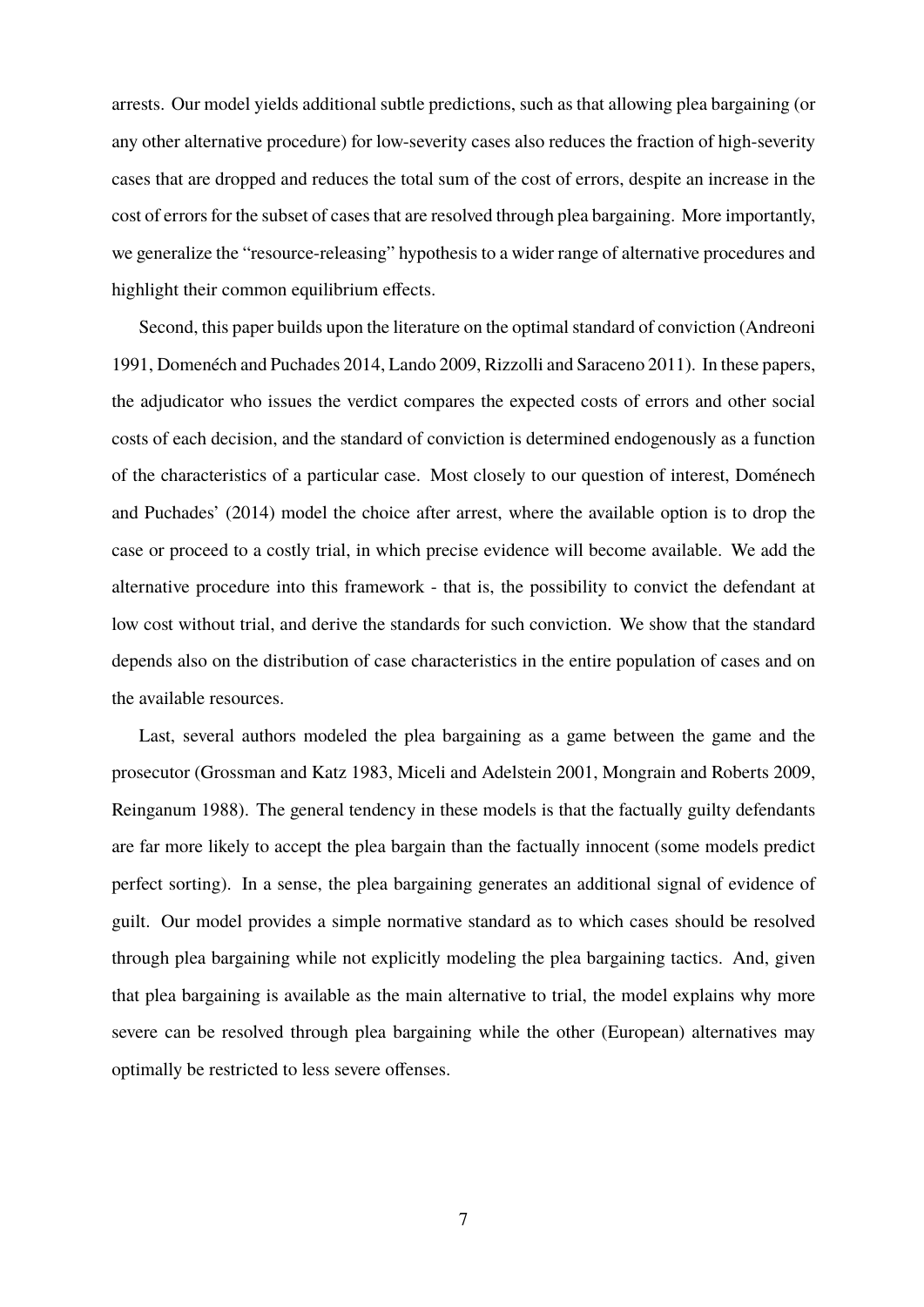## **2 Model assumptions**

A benevolent adjudicator is tasked with deciding criminal cases. Her objective is to minimize the social costs of the criminal process. The social costs are composed of the social costs of wrongful acquittals,  $w_a$ , which includes costs of weaker deterrence and non-incapacitation, the social costs of wrongful convictions,  $w_c$ , which includes the costs born by the unjustly convicted person and the cost to society of letting the true offender loose, and the costs of the decisionmaking process. Most plausibly the cost of wrongful conviction exceed the cost of wrongful acquittal,  $w_c > w_a$ <sup>2</sup>. However, the results do not qualitatively hinge on this assumption, therefore we do not explicitly impose it. There are three ways in which the adjudicator processes a case: (i) it can be dropped, with zero cost, (ii) it can result in a conviction without a trial, which costs  $c_C$ , or (iii) it can be passed to a court, which costs  $c_T$ . We assume  $c_T > c_C > 0$ . Intuitively, for a policeman tasked to give out parking tickets, for example, the cost of passing an opportunity to issue a ticket is zero, whereas issuing a ticket costs the effort of actually writing the ticket and collecting the documentation for that particular offense. Negotiating a plea bargain takes more time than unilaterally dropping the charges.

Initially, there is an uncertainty about the guilt of the defendant, that is the available evidence is imperfect. Let *p* denote the probability of the defendant's guilt, which the adjudicator infers from the evidence available to her.3

*F*( $\theta$ ) = *p*(*G*) *F*<sup>G</sup>( $\theta$ ) + (1 - *p*(*G*)) *F*<sup>I</sup>( $\theta$ ).<br>The adjudicator knows *p*(*G*) and the distribution functions *F<sup>G</sup>*( $\theta$ ) and *F*<sup>I</sup>( $\theta$ ). She infers the probability of factual quilt from the evidence a factual guilt from the evidence, as implied by the Bayes' rule

$$
p = \frac{l(\theta) p(G)}{l(\theta) p(G) + (1 - p)(G)},
$$

<sup>&</sup>lt;sup>2</sup>The assumption that  $w_c > w_a$  is common to many models of criminal procedure and dates back to Andreonia.<br>
<sup>911</sup> Bizzolli and Saraceno (2011) show that the costs of wrongful convictions are indeed greater than the costs (1991). Rizzolli and Saraceno (2011) show that the costs of wrongful convictions are indeed greater than the costs of wrongful acquittals through their asymmetric effects on deterrence and the cost of punishment.

<sup>&</sup>lt;sup>3</sup>The inferred probability of guilt can be rationalized with the probabilistic deduction structure (Sanchirico 2012). In the population of arrested defendants, the probability that a randomly selected defendant is guilty is *p*(*G*). The evidence about the individual defendant's guilt is summarized in a signal  $\theta \in [0, 1]$ . The signal  $\theta$  is informative: the factually guilty defendants are more likely to have higher values of  $\theta$  than the informative: the factually guilty defendants are more likely to have higher values of  $\theta$  than the factually innocent.<br>The distribution of evidence for the guilty  $F^G(\theta)$  first-order stochastically dominates the distrib innocent  $F^I(\theta)$ , which is a technical definition of an informativeness of the signal. (That is,  $F^G(\theta) < F^I(\theta) \forall \theta$ .)<br>The distribution of evidence in the entire population of defendants is the pooled distribution of the The distribution of evidence in the entire population of defendants is the pooled distribution of the two distributions:  $G(\theta) + (1 - p(G)) F^I$ <br>for knows  $p(G)$  and the

where  $l(\theta) = f^G(\theta) f^I(\theta)$  is the relative density of observing  $\theta$  for a guilty person and an innocent person, and<br>is increasing in  $\theta$ . It is a useful summary indicator of informativeness of  $\theta$ . It is straightforward is increasing in  $\theta$ . It is a useful summary indicator of informativeness of  $\theta$ . It is straightforward to verify that ∂*p*/∂θ > 0. The results of our model depend only on the values of *<sup>p</sup>* and the resulting distribution of *<sup>p</sup>* in the population; we therefore do not explicitly model the underlying structure that generates *p*.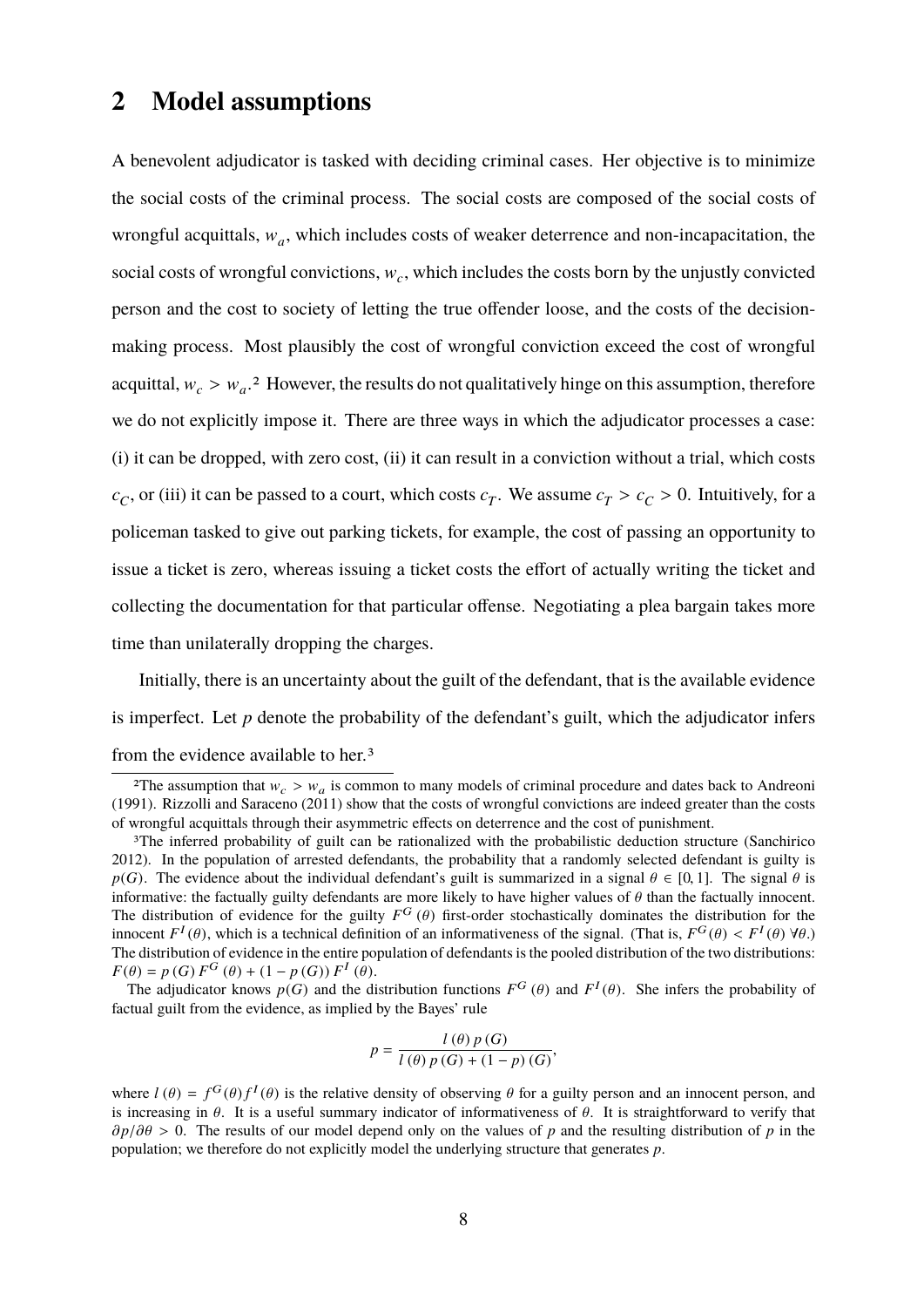As a result, dropping a case produces costs of wrongful acquittal with probability *p*, and convicting the defendant without a trial carries a risk of wrongful conviction, with probability  $1 - p$ .

At trial, new evidence that is more informative of factual guilt or innocence is revealed. For simplicity we assume that the truth is revealed at trial and the case gets decided correctly, implying that there are no social costs associated with trial except  $c_T$ . This assumption makes the presentation of our model more lucid without affecting the qualitative results.

## **3 Benchmark model—unconstrained optimum with one offense type**

#### **3.1 Optimal decision rule**

For expositional clarity, we first show the key trade-offs in a simplified benchmark model. For now we assume that the adjudicator is not constrained by the budget. Rather, the budget is endogenously determined as the minimum cost of adjudicating the cases that is necessary to reach the cost-minimizing solution. This will allow us to ascertain the conditions under which the social optimum obtains. To simplify the exposition further, there is only one offense type with costs of wrongful acquittal and conviction  $w_a$  and  $w_c$ .

The adjudicator observes the signal of guilt *p* for each defendant and decides whether to drop the charges, convict the defendant without trial at low cost, or to conduct a costly trial at which the true guilt or innocence will be ascertained. Given the inferred probability of guilt *p*, the expected social cost of each decision are:

- Drop the charges:  $SC_D = pw_a$ . The probability that the released defendant is in fact guilty times the cost of wrongful acquittal.
- Trial:  $SC_T = c_T$ . The cost of trial itself but no costs of errors.
- Convict without trial:  $SC_C = (1-p)w_c + c_C$ . The probability that the convicted defendant is in fact innocent times the cost of wrongful conviction plus the procedural cost of conviction without the trial.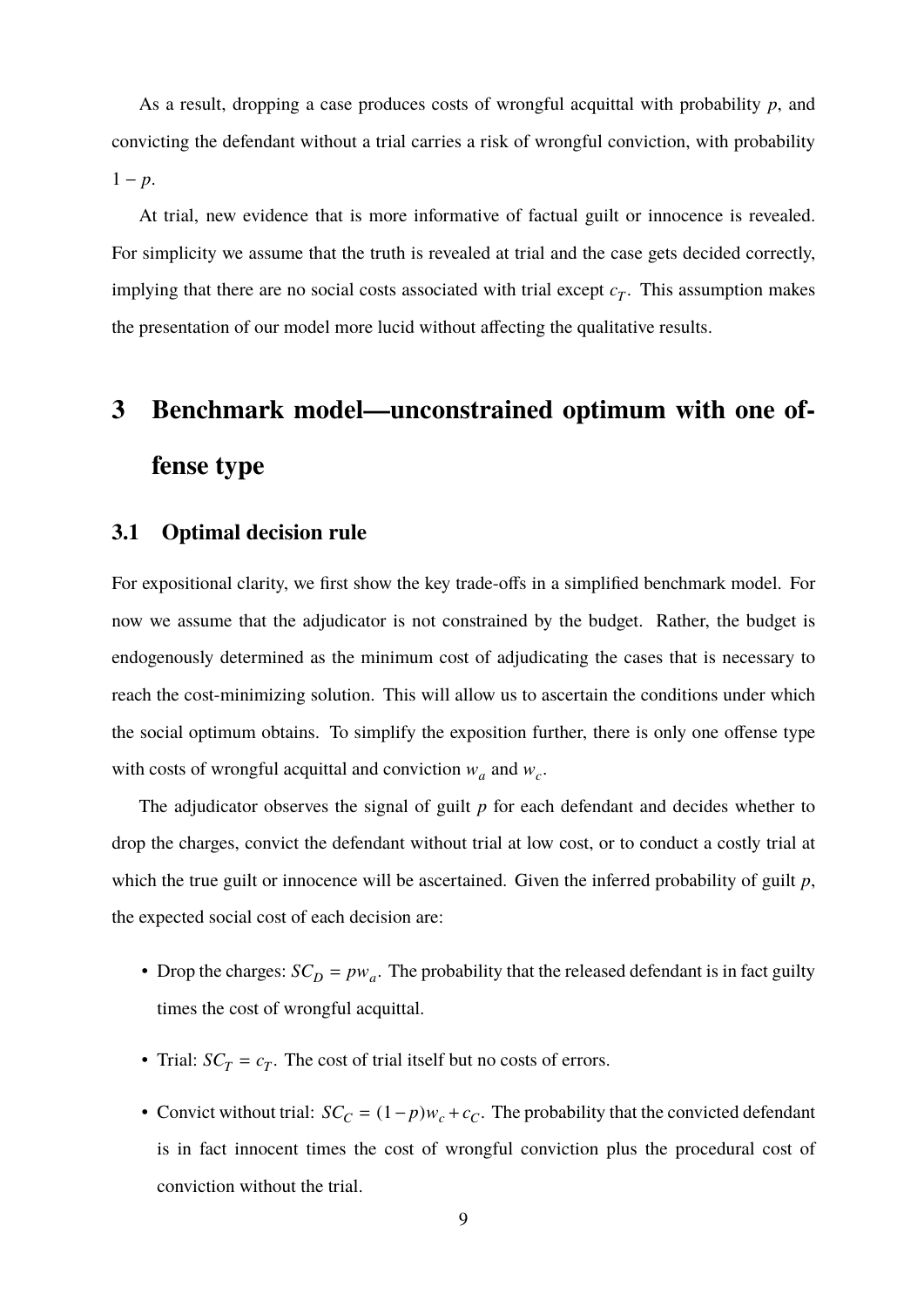Seeing this trade-off, an unconstrained adjudicator simply chooses the decision with the lowest social cost. Unlike in the full model of subsection 4 she does not need to take into account the cost consequences of her decisions in the other cases.

The choice rule as a function of the inferred probability of guilt is depicted in Figure 1. The cost of trial *c<sup>T</sup>* are assumed to be independent of the inferred probability of guilt. The cost of dropping the case rise linearly in  $p$  from zero to  $w_a$  and we assume they cross the  $c_T$  line at a sufficiently high probability.<sup>4</sup> The cost of convicting without trial decline linearly from the level of  $w_c + c_c$  when the inferred probability of guilt is zero to  $c_c$  when the convicted defendant is certain to be guilty. Because by assumption  $c_C < c_T$ , the cost of convicting without trial must cross the  $c_T$  line.<sup>5</sup>

The adjudicator thus follows a simple optimal choice rule: If the signal of guilt is weak enough, the case is dropped. If the signal exceeds a critical level  $p_7^*$  $T<sub>T</sub>$ , the case goes to trial: the probability of guilt is high enough to justify the cost of conducting the trial and revealing the true guilt. However, if the signal of guilt exceeds the critical level  $p_c^*$  $^*_{C}$ , the social cost is minimized if the defendant is convicted without trial. The certainty of convicting the guilty person is high enough to be worth the cost saving associated with the simpler alternative procedure. Formally, the critical levels  $p_T^*$  $p^*$ <sub>7</sub> and  $p^*$ <sub>6</sub>  $_{C}^{*}$  are given by

$$
p_T^* w_a = c_T \quad \text{and}
$$
  

$$
\left(1 - p_C^*\right) w_c + c_C = c_T.
$$
 (1)

Two possible scenarios are shown in Figure 1. In the left panel the evidence threshold at which the social cost of dropping the case are equal to the cost of pursuing the trial,  $p<sub>T</sub>$ , as well as the threshold where the social cost of conviction without trial is equal to the cost of trial, *p<sup>C</sup>* , depend on the cost of trial. This implies, that the cost of trial essentially determines the optimal standards of evidence for dropping a case or convicting without a trial. This point can be further illustrated in a specific set up when all defendants are either acquitted by the adjudicator or

<sup>4</sup>This assumption is necessary to guarantee the existence of a trial. If the offense is trivial enough, it may still be cheaper from the social point of view to release the defendant than to conduct a costly trial.

<sup>&</sup>lt;sup>5</sup>Similarly, we assume that  $w_c + c_C > c_T$  such that it is socially cheaper to conduct a trial than to convict without leven the defendants with a very weak signal of quilt trial even the defendants with a very weak signal of guilt.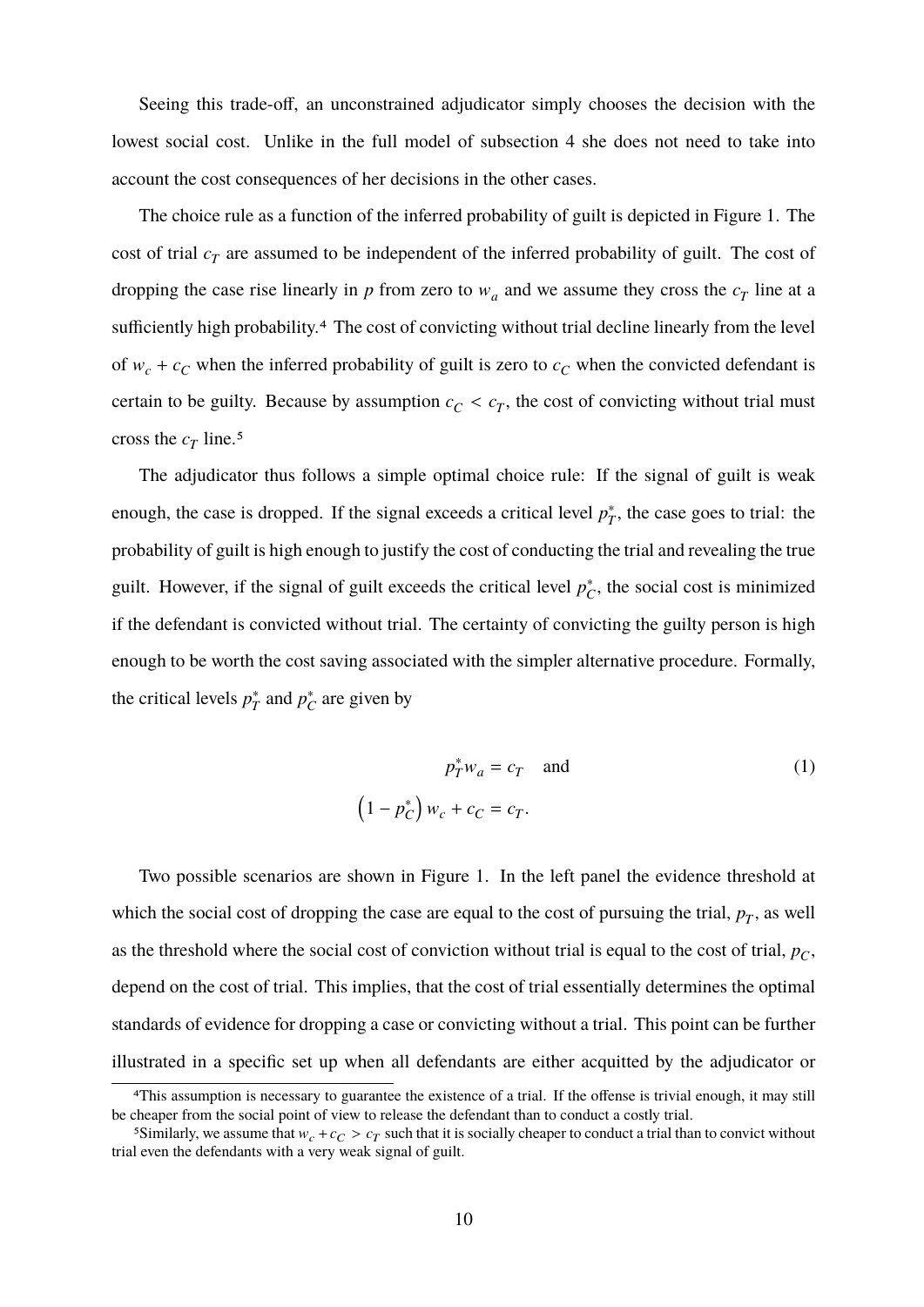

Figure 1: The optimal allocation of cases across available criminal procedures and the evidence standard for dropping the case and conviction without trial depend upon the cost of trial.

convicted, without any case being heard by the court. This situation is shown in the right panel of Figure 1. Intuitively, this result often obtains for small offenses, such as double parking, that are best dealt with administratively.

The observed fraction of cases that are dropped, resolved at trial, or convicted without trial depends not only on the parameters in equation 1 but also on the distribution of the signal *p* in the population. For example,  $p_C^*$  may be high, but if the signals are highly informative, the distribution of *p* would be highly bimodal. A large fraction of defendants would then be convicted without trial or dropped, and only a small fraction would proceed to trial.

#### **3.2 Implications**

Notwithstanding its simplicity, the benchmark model yields several insights that which may help in explaining the empirically observed common structure of the real-world criminal justice systems. We summarize them in the following points:

• If trials were costless, every case would be adjudicated at trial. The very reason why charges are frequently dropped or why the simpler procedures are used at all is that trials are costly. Otherwise more precise verdicts would be reached by giving every case a hearing before trial.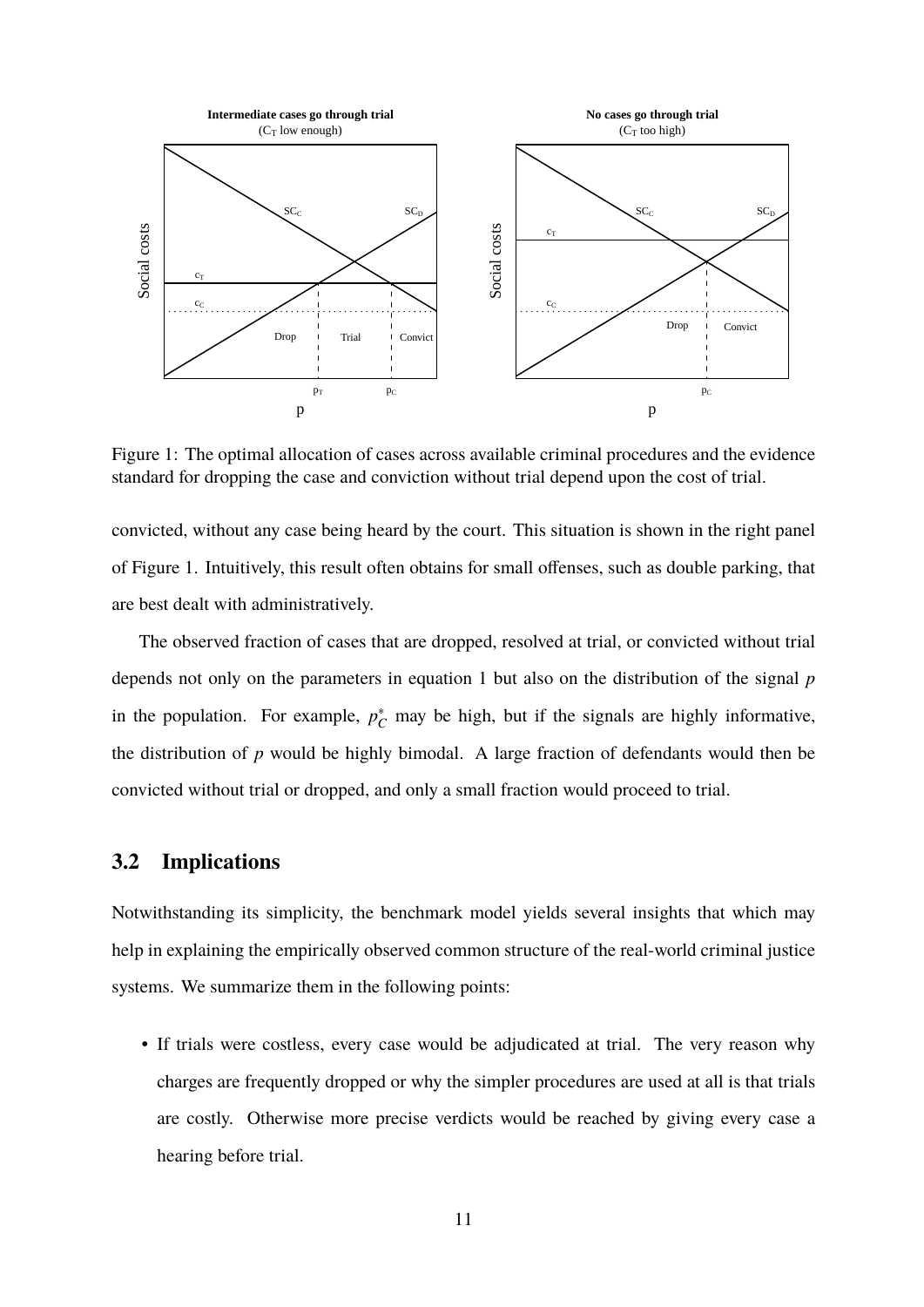



Figure 2: The optimal allocation of cases across available criminal procedures and the evidence standards for dropping the case and conviction without trial depend upon crime severity.

- As the offense severity increases, a higher fraction of defendants is adjudicated at trial and a smaller fraction of defendants is either dropped or convicted without trial. This is apparent from equation (1) and is illustrated in Figure 2. Greater severity of the offense is manifested in this model by higher values of  $w_a$  and  $w_c$ . Since p is increasing in evidence, an increase in  $w_a$  or  $w_c$  causes a reduction in  $p_7^*$  $T^*$  (fewer cases are dropped) and an increase in  $p_{\ell}^*$  $\chi^*_{C}$  (fewer cases are convicted without trial). This prediction helps explain why the alternative procedures in the European countries are typically restricted to less severe offenses by law. Similarly, the fraction of defendants accepting the guilty plea (i.e., convicted without trial) is lower in murder cases than in less severe cases.6
- As the signals become more informative (the guilty are systematically more likely to draw high signals and vice versa), the fraction of cases that are dropped or convicted without trial increases.
- A decrease in the cost of conviction without trial increases the fraction of defendants convicted without trial, reduces the fraction of defendants at trial, and does not affect the fraction of defendants whose charges are dropped. As a consequence, the overall probability of conviction increases because the marginal defendants who were previously convicted at trial with probability less than one are now convicted without trial with

<sup>6</sup>Source: Authors' own calculation based on State Court Processing Statistic.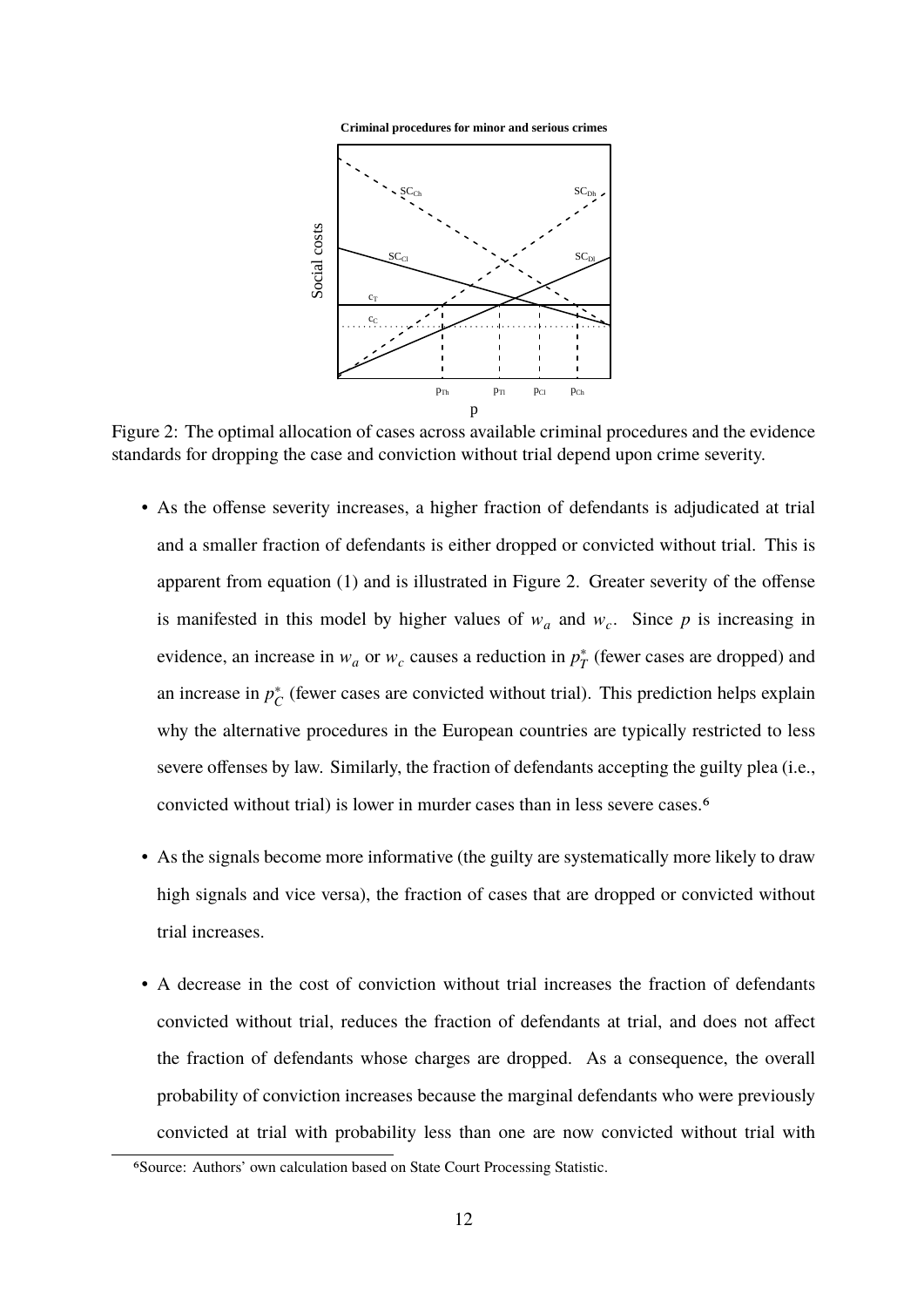certainty.However, the probability of conviction at trial deceases, because the marginal trial cases have the highest probability of conviction at trial.

## **4 Full model—constrained optimum with two offense types**

The social cost in this model include two types of costs: The costs of erroneous decisions are borne by the defendants and the society at large The cost of the criminal procedure  $c_T$  and  $c_C$ (times the number of cases adjudicated through either procedure) are borne by the adjudicator herself. The real-world adjudicators (judges, prosecutors) rarely live in the luxury of being able to reach the cost-minimizing decision in each case, knowing that they will be provided whatever budget is needed to cover the resulting cost of procedure. Rather, a resource constraint is the daily fact of life of law enforcers. The police, prosecutors and judges face—at least in the short run—a fixed amount of time and money and have to choose how to allocate these scarce resources across the entire portfolio of cases. The importance of the resource constraint has been recognized in several models of prosecutor choices and plea bargaining (Landes 1971, Mongrain and Roberts 2009).

Our main model investigates the optimal use of the alternative criminal procedures under the resource constraint. The operating assumption is that the budget available to the adjudicator is smaller that what would be implied by the unconstrained optimum. The constraint implies that the adjudicator has to economize on the use of the costly procedures (most importantly, the trials).

To capture the key the trade-offs, we further assume that there are two types of offenses, highseverity and low-severity crimes, with the cost of wrongful acquittal and conviction satisfying  $w_{al} < w_{ah}$ ,  $w_{cl} < w_{ch}$ . The two types have equal shares. We then also investigate how the presence of the resource constraint affects the relative use of trial or simplified procedure in high-severity and low-severity cases.

## **4.1 The model and solution**

Like in the unconstrained model, the objective of the adjudicator is to choose the decision rule, that is, the critical points  $p_{Tj}$  and  $p_{Cj}$  that determine whether the case would be dropped, go to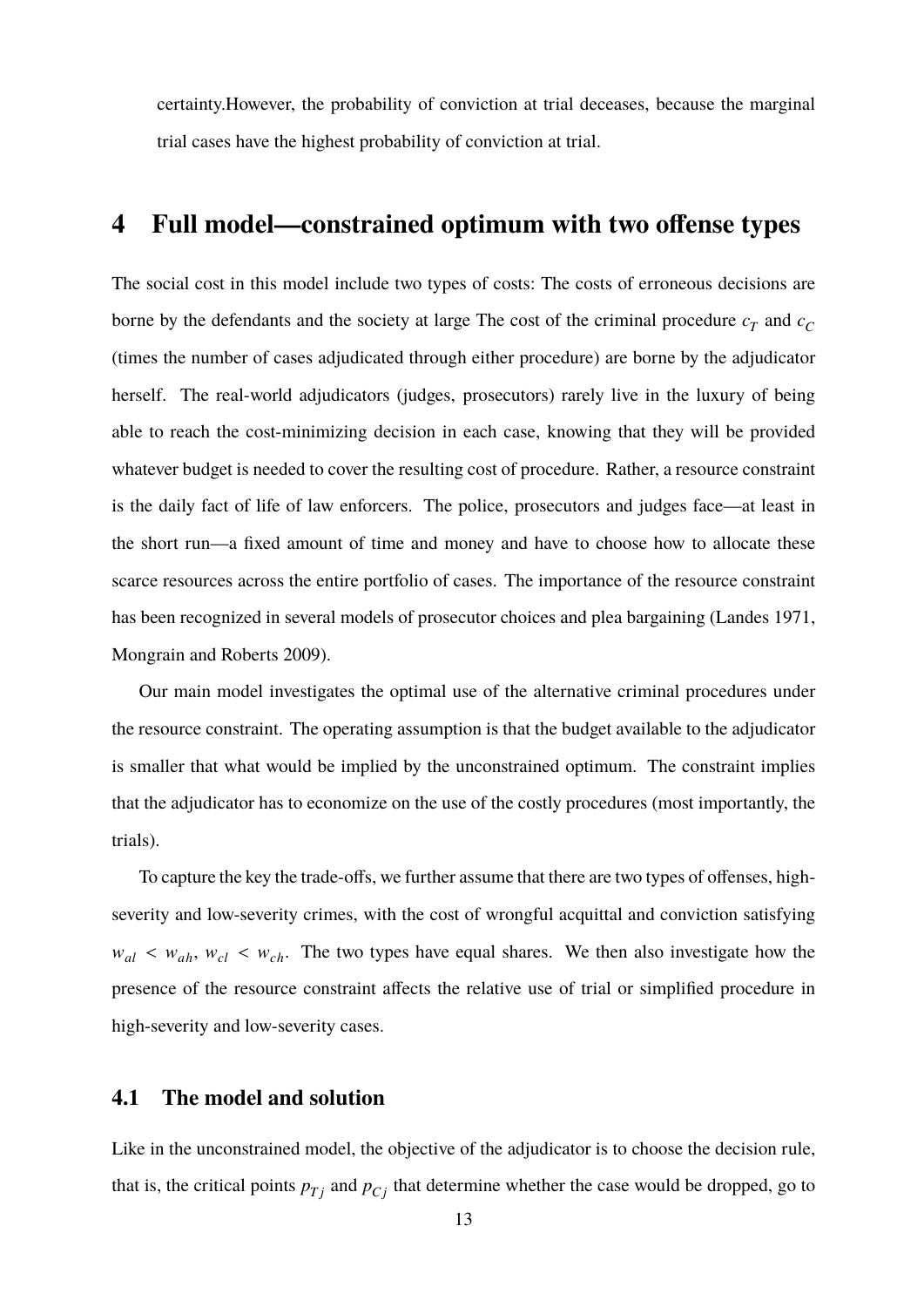trial, or convicted on spot, separately for each offense type  $j \in \{l, h\}$ . In the version presented here, we only consider interior solutions. The resource constraint implies that the adjudicator has to consider also the total number of cases that are adjudicated through either procedure. For a given  $p_{Tj}$  and  $p_{Cj}$ ,  $F_j(p_{Cj}) - F_j(p_{Tj})$  is the fraction of cases that are resolved at trial, and  $1 - F_j(p_{C_j})$  is the fraction of cases that are convicted without trial.

The objective function of the adjudicator is to minimize the total expected cost of errors<sup>7</sup>

$$
\min_{p_{Tj}, p_{Cj}} \sum_{j=l,h} \left[ \int_0^{p_{Tj}} w_{aj} p_j f_j(p_j) dp + \int_{p_{Cj}}^1 w_{cj} (1-p_j) f_j(p_j) dp \right],
$$

subject to the resource constraint

$$
R - \sum_{j=l,h} \{ \left[ F_j(p_{Cj}) - F_j(p_{Tj}) \right] c_T + \left[ 1 - F_j(p_{Cj}) \right] c_C \} = 0.
$$

The first integral expresses the total cost of wrongful acquittals - the cost of acquittal, weighted by the probability that the defendant with evidence *p* is actually guilty and the density of *p* among all defendants, for defendants with *p* below the threshold  $p_{Tj}$ . The second integral is the cost of wrongful convictions, integrated over *ps* above the threshold  $p_{Ci}$ . *R* denotes the available resources.

The first-order conditions are

$$
p_{Tj}w_{aj} = \lambda c_T \text{ and}
$$

$$
(1 - p_{Cj}) w_{cj} = \lambda (c_T - c_C),
$$

$$
\text{for } j = \{l, h\}.
$$

The first-order conditions are nearly identical to the optimality conditions (1) under the unconstrained problem except for the lambda. The Lagrange multiplier has a crucial interpretation here: by what factor are the marginal cost of wrongful conviction and acquittal greater than what they would have been if the adjudicator had the optimal (total cost minimizing) budget.

<sup>7</sup>This formulation is equivalent to the minimization of the sum of the cost of errors and the cost of procedure subject to the resource constraint (which would be a direct extension of the unconstrained problem), because the cost of procedure enter directly the resource constraint. However, this formulation is analytically simpler and the obtained values of  $\lambda$  have a more straightforward interpretation. It also allows studying situations when the adjudicator has an *excessive* budget.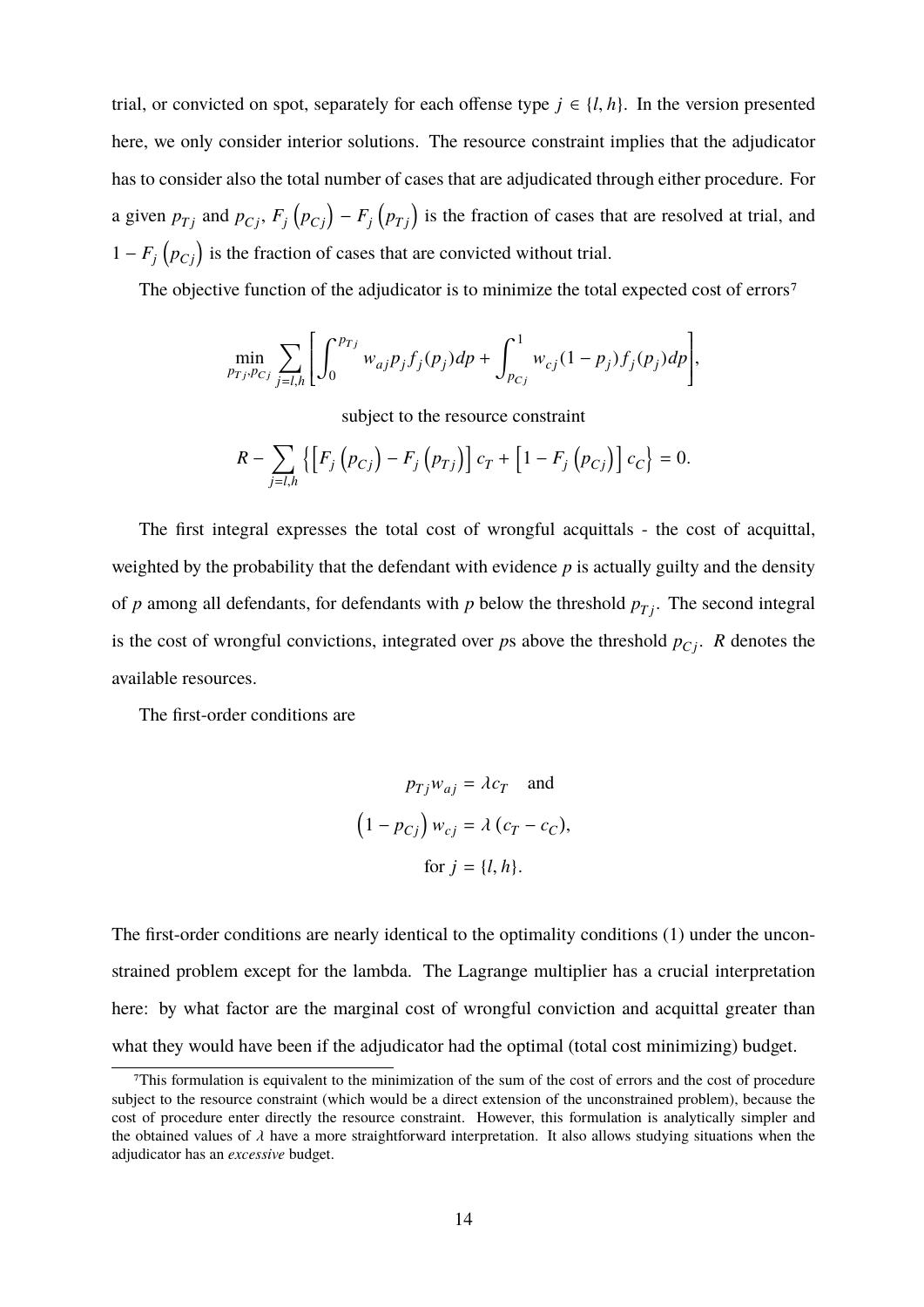

Figure 3:

It is optimal to tolerate a certain level of wrongful acquittals and conviction even in the unconstrained problem. Dropping a case implies an (expected) cost of wrongful acquittal *p*w*<sup>a</sup>* . However, the nearest alternative—a trial—is also costly. It therefore pays to drop the cases with the very low inferred probability of guilt until the cost of wrongful acquittal for the marginal defendant  $(p_j(G|p_{Tj})w_a)$  are equal to the cost of trial  $c_T$ . Technically,  $\lambda = 1$  in such a situation.

In the presence of a binding resource constraint,  $\lambda > 1$ . The adjudicator acts "as if" the cost of the trial were greater than they nominally are, because she simply cannot afford to have that many trials. As a consequence, the cost of wrongful acquittal of the marginal defendant,  $p_j$ ( $G|p_{Tj}$ ) $w_a$  are also greater. Too many defendants are dropped, and too many are convicted without trial, than would be socially optimal. This results in more erroneous verdicts than would be socially optimal. Interpreting  $\lambda$  from this perspective, it denotes the "marginal cost of justice": it is equal to the marginal cost of wrongful convictions and acquittals due to reducing the criminal procedure budget by one dollar. The cost of the judicial process  $c_C$  and  $c_T$  effectively put a lower bound on the costs of errors that the society optimally chooses to tolerate. a reduction in the available resources pushes the costs of errors that are tolerated further up.

The first order-conditions also imply an important rule for the optimal use of the alternative procedure between the high-severity and low-severity offenses

$$
p_h(G|p_{Th})w_{ah} = p_l(G|p_{Tl})w_{al} \quad \text{and} \tag{2}
$$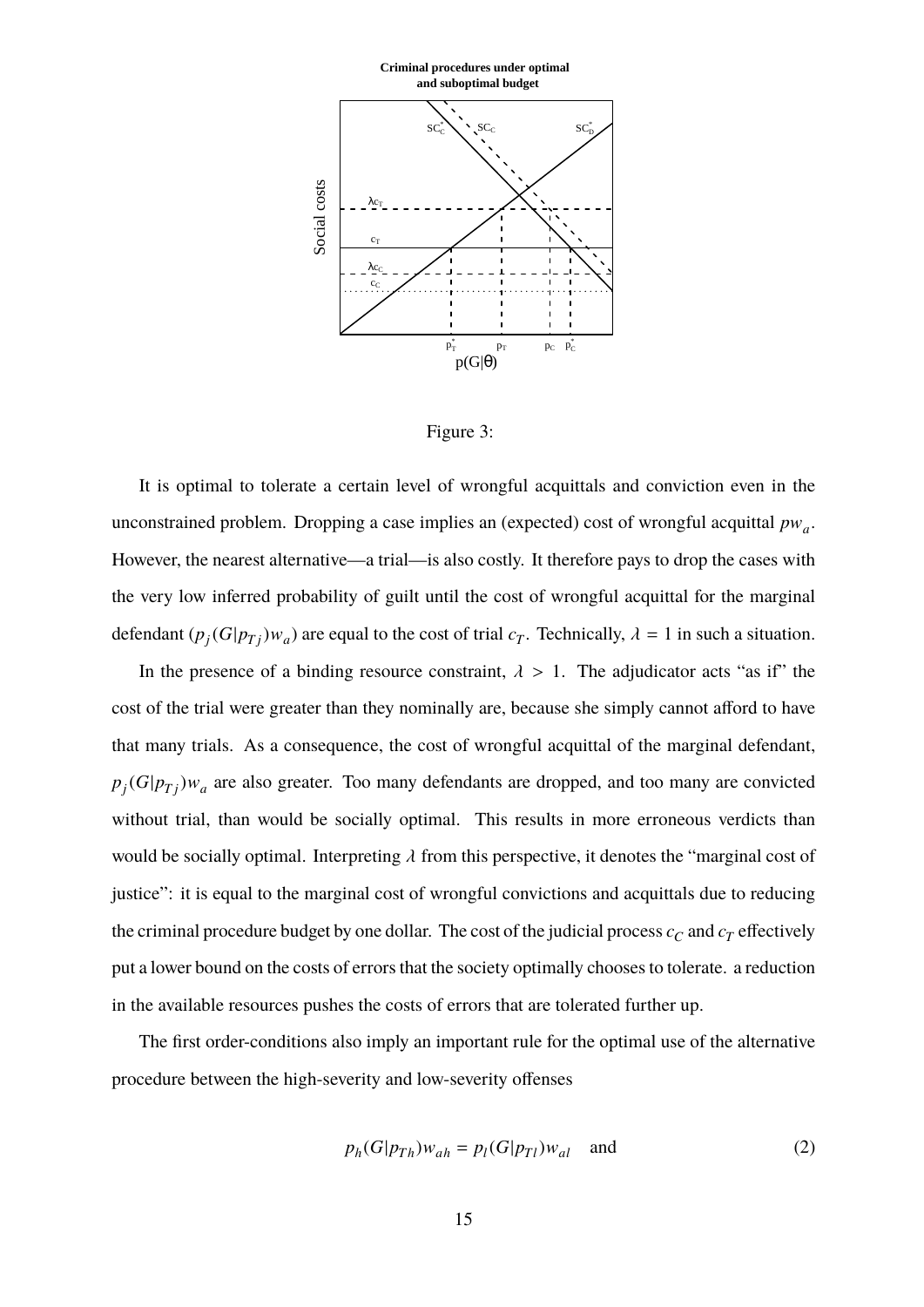$$
[1 - p_h(G|p_{Ch})] w_{ch} = [1 - p_h(G|p_{Ch})] w_{cl}.
$$

That is, the cost of error for the marginal defendants must be equalized across offense types.

## **4.2 Predictions**

- The probability of a wrongful acquittal of the marginal defendant is lower for highseverity offenses than for low-severity offense, and likewise for the probability of wrongful conviction. This is implied directly by equation 2 and the fact that  $w_{al} < w_{ah}$ ,  $w_{cl} < w_{ch}$ .
- A reduction in the available resources increases  $p_{Tj}$  (higher fraction of cases is dropped) and reduces  $p_{Ci}$  (higher fraction of cases is convicted without trial). It also increases the total social costs of errors. Figure 3 illustrates.
- A change in any parameter affects the optimal allocation across all types of offenses and all procedures through the resource constraint. Consider, for example, a reduction in the cost of conviction without trial. In the unconstrained problem, this would, of its own, reduce  $p_{Cj}$  for both offenses (more defendants convicted without trial). This channel of response is analogous to a substitution effect. However, because the cost of one procedure are decreased, more resources are effectively available. This generates an "income effect" whereby the adjudicator can afford to adjudicate more cases through the relatively more expensive but less erroneous trial. The income effect hence also induces a reduction in the fraction of cases that are dropped, and mitigates the increase in the fraction of cases that are convicted without trial. It reduces the overall sum of the cost of errors, even though more errors are committed in cases that were marginally shifted into conviction without trial.
- An increase in the cost of wrongful conviction for high-severity offenses w*ch* causes an increase in the fraction of convictions without trial for low-severity offenses. The argument is analogous: An increase in w*ch* produces a direct effect that pushes the adjudicator to reduce the cost of errors, hence shifting the high-severity cases from the conviction without trial to trial. That puts a strain on the resource constraint, and the adjudicator has to "give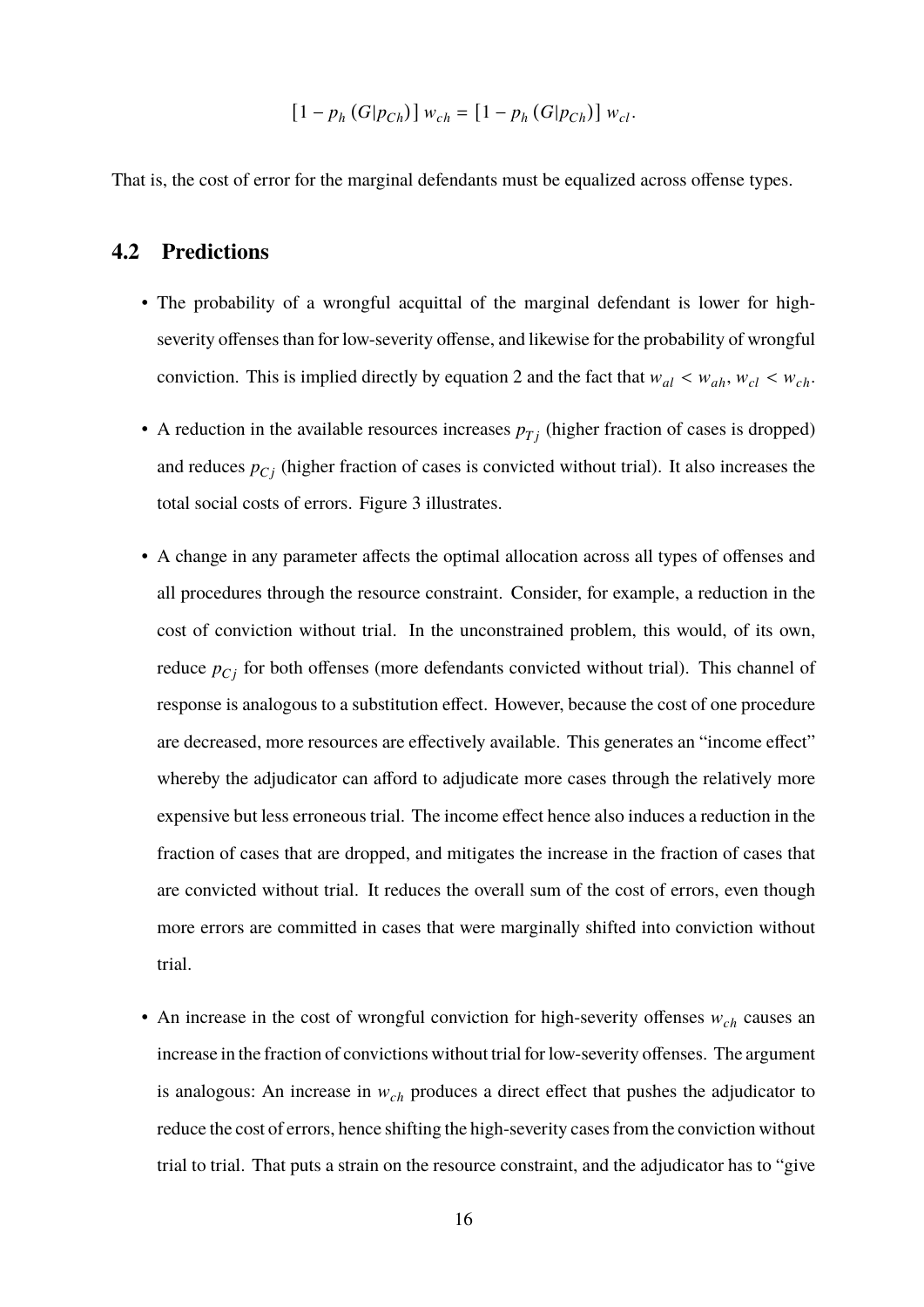in" on all remaining margins, including a greater reliance on the conviction without trial for the low-severity offenses.

• The threshold for conviction without trial for low-severity offenses,  $p_{Cl}$  is more elastic to changes in any parameter than *pCh* (under additional but very weak assumptions), that is for any parameter *x*

$$
\frac{dp_{Cl}/dx}{dp_{Ch}/dx} > 1.
$$

## **5 Implications for explaining the real-world criminal justice**

## **5.1 Wider scope of plea bargaining.**

Plea bargaining is used extensively in the United States to convict even the most serious offenders. In Europe, the alternative procedures are typically confined to low-severity. However, even within European countries that do have plea bargaining, more severe cases can be resolved via plea bargaining than via penal order or accelerated proceedings. Our model provides a useful framework for explaining this difference. If plea bargaining is indeed successful in revealing information about true guilt, then the combined signal (evidence plus confession) is highly informative and the conviction without trial can indeed be used even in very serious cases, as the model predicts.On the other hand, the verdicts under the European penal order and accelerated procedures are based largely on the information assembled by the police and prosecutors.8 The evidence is therefore less informative about true guilt. The model predicts that the use of the conviction without trial should be low particularly for high-severity offenses.

The American/European difference can also be explained by the cost of trials. In his comparison the American and German criminal procedure, Langbain (1979) argues that the American adversarial trial is much more complicated and time-consuming than the German inquisitorial trial. In the language of our model,  $c_T$  is higher in the United States than in Europe. It follows straightforwardly that then it is optimal to set low  $p_C$  (but also high  $p_T$  and adjudicate a smaller fraction of cases at trial.

<sup>8</sup>On the other hand, the prosecutors may assemble more evidence under the European alternative procedure because they have to present evidence that is sufficiently strong for a conviction under the penal order or accelerated procedure.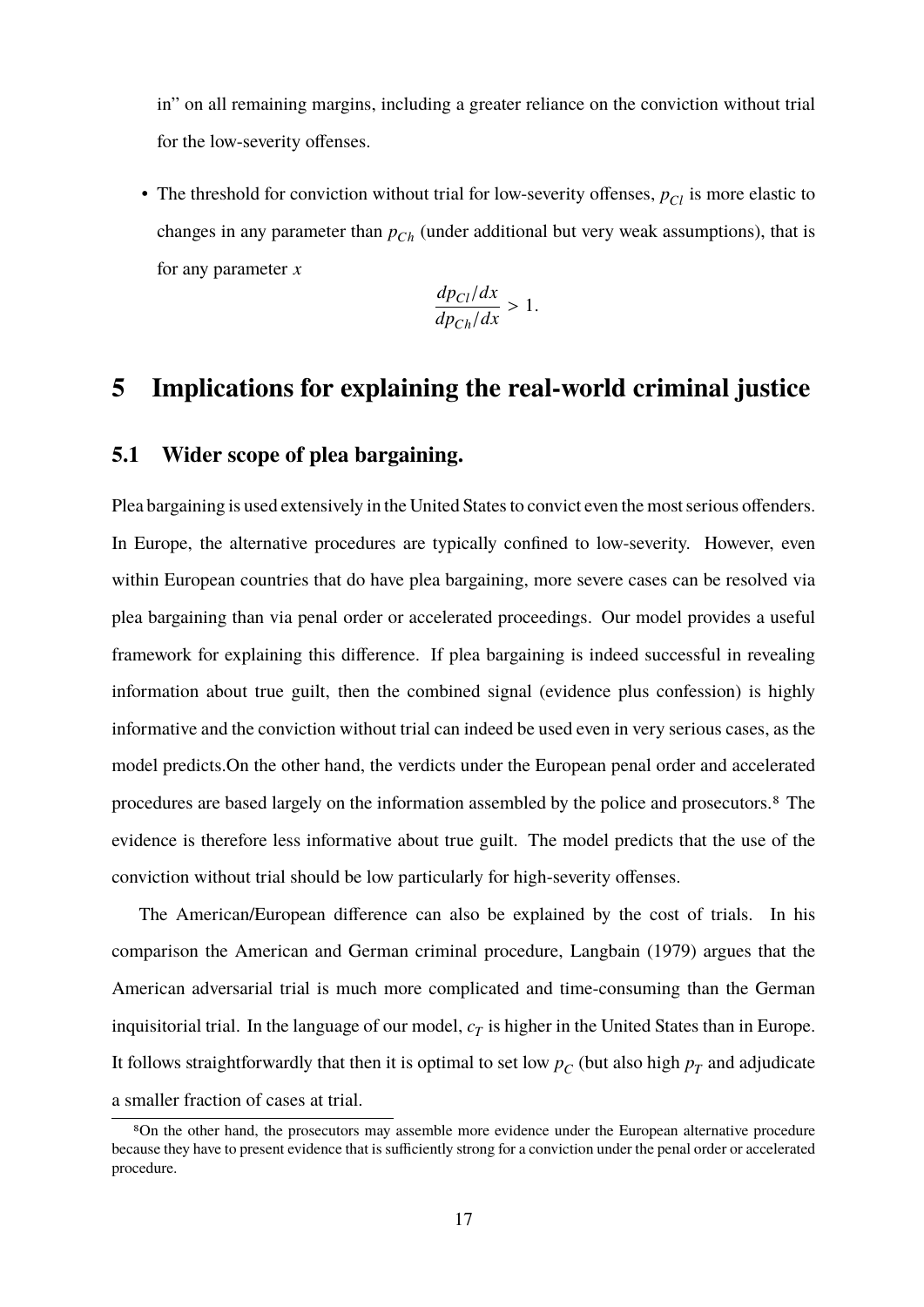## **5.2 Spread of alternative procedures in Europe**

Nevertheless, the alternative criminal procedures for low-severity offenses proliferated throughout Europe in the recent decades, and the model also offers a framework for explaining this phenomenon. The simplified procedure would be used more extensively (lower  $p_{Cl}$ ) if

- $\lambda$  increases. That is, if the budgetary constraint on the criminal justice system became more severe, implementing a cheaper procedure is a rational response.
- The scope of the criminal law widens. Many countries expanded the criminalization of various administrative or regulatory violations in the last few decades. An increase in the number of cases to be adjudicated is analogous to a reduction in the available resources, holding the number of cases constant. Reduction of  $p_{Cl}$ ) is an optimal reaction, particularly if the newly criminalized offenses are predominantly low-severity offenses.
- The police produces more informative arrests, particularly among low-severity offenses. The adjudicator then faces a more precise signal in the larger fraction of cases and can convict more without trial without incurring higher cost of wrongful conviction. The informativeness of arrests can improve through better forensic technology, e.g., better alcohol testing or street cameras. It can also increase (on average) through the composition of criminal cases, such as the increased criminalization of administrative violations discussed above. The identity of the offender of, for example, an environmental violation is typically immediately known, unlike the identity of the offenders of "classical "crimes such theft.
- A very intriguing explanation is offered by the prediction 3. The alternative procedures could have been adopted for low-severity crimes because the societies became *more* concerned with the cost of wrongful convictions. The growing respect for human rights and justice is captured in the model as increasing costs of wrongful convictions. But it is very plausible that the cost of wrongful conviction for severe crimes (e.g. murder) increased by more (particularly in absolute terms) than the cost of wrongful conviction for petty crimes such as pickpocketing. A greater fraction of convictions without trial for petty crimes is then an optimal response, despite the fact that it increases the cost of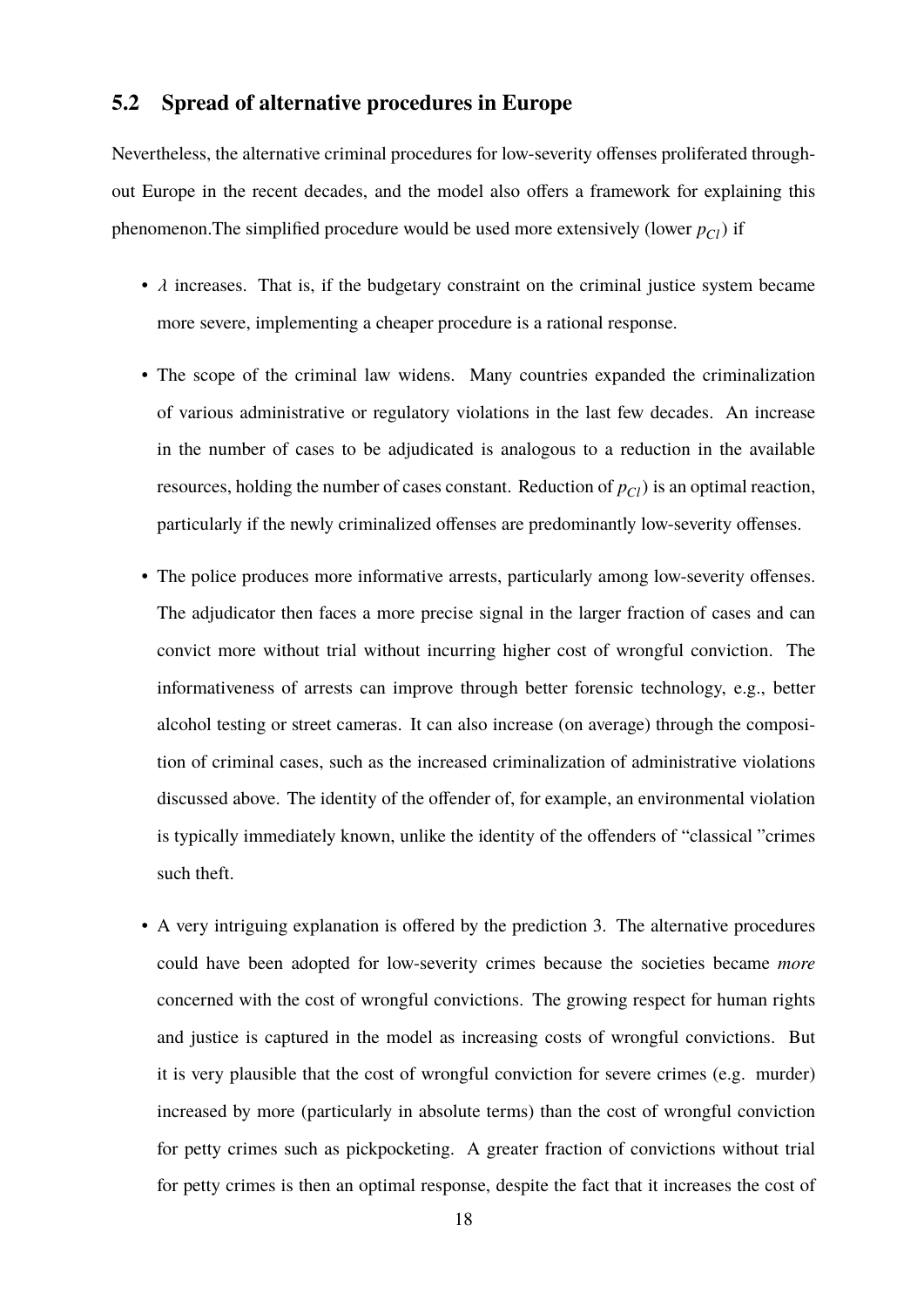wrongful conviction for such petty crimes. However, if avoiding wrongful convictions for very serious crimes is far more important, the adjudicator needs to shift resources from elsewhere in the system to assure that more of severe crimes are adjudicated at trial.

- The prediction 4 also implies greater sensitivity of  $p_{Tl}$  and  $p_{Cl}$  for low-severity offenses to any shock. The adjudicators and policy makers would hence be more willing to adjust the scope and rules of the simplified procedures for low-severity offenses as the need arises. The low-severity offenses naturally offer a greater scope for procedural experimentation while the serious offenses are prone to greater procedural stability.
- Finally, alternative procedures are more attractive if higher income decreases the relative cost of appeals to the defendants.

## **5.3 Consequences of introducing the alternative procedure**

The standard justification for plea bargaining, or for the introduction of the alternative procedures in Europe, is that they release the enforcement resources from petty crimes hence allow the enforcers to concentrate on the truly complicated, serious crimes. Our model shows that such a beneficial effect, while present, is quantitatively limited. The optimal reallocation of resources leads primarily to an increase in the enforcement of petty crimes. This effect is robust to whether the alternative procedure is limited to petty crimes (as has been typical in most implementations in Europe) or extended to all crimes.

This argument is presented in Figure 4. While the resources invested into a cases are not explicitly modelled, the model well captures the allocation of resources in to serious/petty crimes by the fraction of serious/petty cases that are actually enforced either via trial or direct conviction. A reduction in  $p_{Tj}$ ) indicates an increase in enforcement of crime type *j*. In the initial situation in Figure 4 the alternative procedure is not available; cases can be either dropped or resolved at trial. It is optimal to allocate the cases with the highest  $p's$  to the trial. The marginal value of additional resources is high (high  $\lambda_0$ ) because the procedure is expensive and  $p_{Tl}^0$  and  $p_{Th}^0$  are high as well; a large fraction of cases of both types must be dropped.

When an alternative procedure is introduced for low-severity offenses only, the line  $SC<sub>CI</sub>$ , scaled up by the new  $\lambda_1$  enters the trade-off for the low-severity offenses. Some low-severity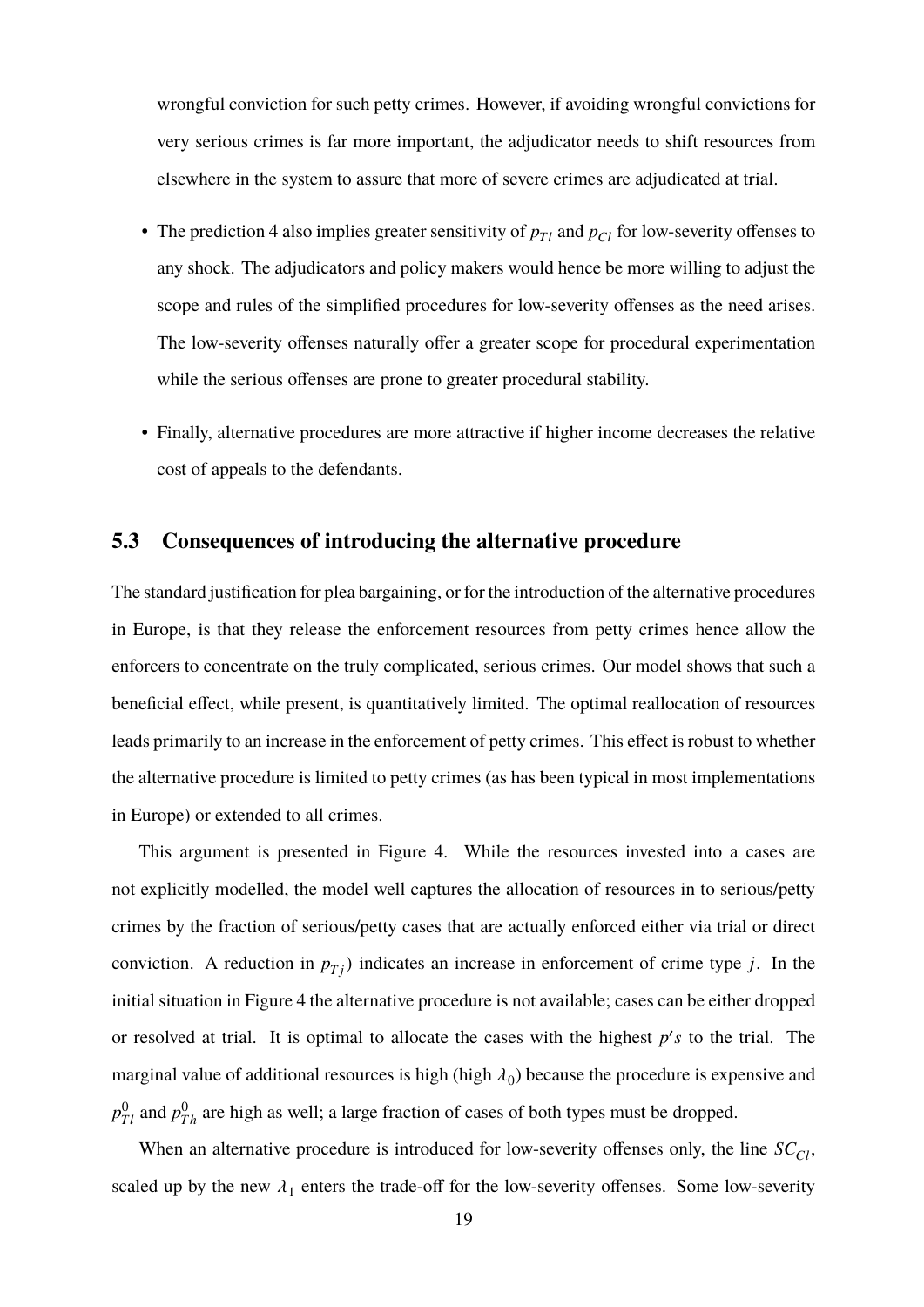

**A: Simplified procedure not available**

**B: Simplified procedure available for low offenses only**



#### **C: Simplified procedure available for all offenses**



Figure 4: The effects of introducing direct conviction.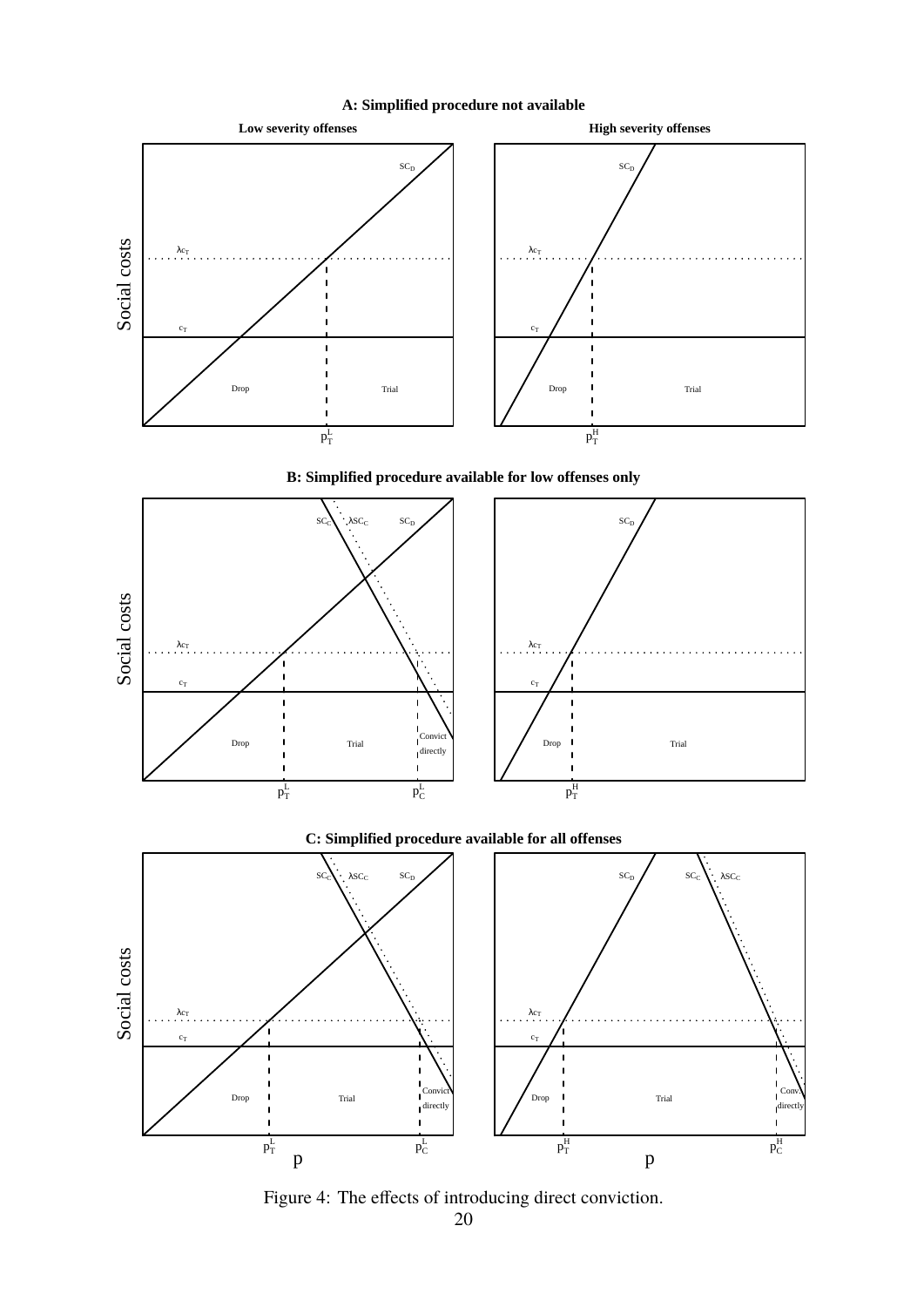offenses can be directly convicted, which releases resources and reduces *lambda*. As a result,  $p_{Tl}^0$  and  $p_{Th}^0$  fall, and fewer cases of each type are dropped. In that sense, the standard justification is correct, more resources are allocated to enforcing the high-severity offenses. However, the graph shows clearly that  $p_{Tl}^0$  falls by more than  $p_{Th}^0$  because the line  $SC_{Dh}$  depicting the social cost of wrongful acquittals for high-severity offenses, is steeper than the corresponding line  $SC_{DI}$  while the reduction in  $\lambda$  is the same for both offense types.

Intuitively, the explanation is as follows: When resources are really scarce, the adjudicator has to make sure that they are allocated to cases where the cost of wrongful acquittal is the highest that is, the high-severity offenses with high *p*. Because the cost of errors rise steeply with *p*, a relatively large fraction of cases does go to trial but also that fraction is relatively inelastic with respect to the changes in the cost. When the alternative procedure becomes available, the main reason why the released resources are not allocated primarily to the high-severity offenses is that it was already optimal to allocate the existing resources to such cases in the first place. In the similar vain that increases in consumer's income are used to purchase goods with relatively low marginal utility, the released resources are disproportionately allocated to low-severity offenses.<sup>9</sup>

Extending the alternative procedure to high-severity offenses as well (a scenario marked by superscript 2 in Figure 4 is welfare-improving by construction - it expands the choice set. The strongest high-severity cases are now convicted directly as well, which releases resources and reduces  $\lambda$  further to  $\lambda_2$ . As a result,  $p_{Tl}^0$  and  $p_{Th}^0$  fall further, fewer cases of each type are dropped, and again, the  $p_{Tl}^0$  falls by more than  $p_{Th}^0$ : relatively more low-severity cases are now enforced. The main difference from the previous scenario is that 1) overall more enforcement and 2) a smaller fraction of low-severity cases are directly convicted.

This implication of our model chills some of the alleged benefits of the alternative procedures. The main benefit is not a more vigorous enforcement of the serious crimes but rather more vigorous enforcement of the petty crimes. Those crimes were left unenforced in the absence of the alternative procedure, because there were not enough resources to enforce them and the cost of wrongful acquittals were still lower than the cost of wrongful acquittals for the serious crimes.

<sup>9</sup>Mathematically, this resul follows directly from the prediction 5. The allocation thresholds are more sensitive to changes in any parameter for the low-severity offenses. The parameter change here is the reduction in the cost of the alternative procedure from infinity to  $c_c$ .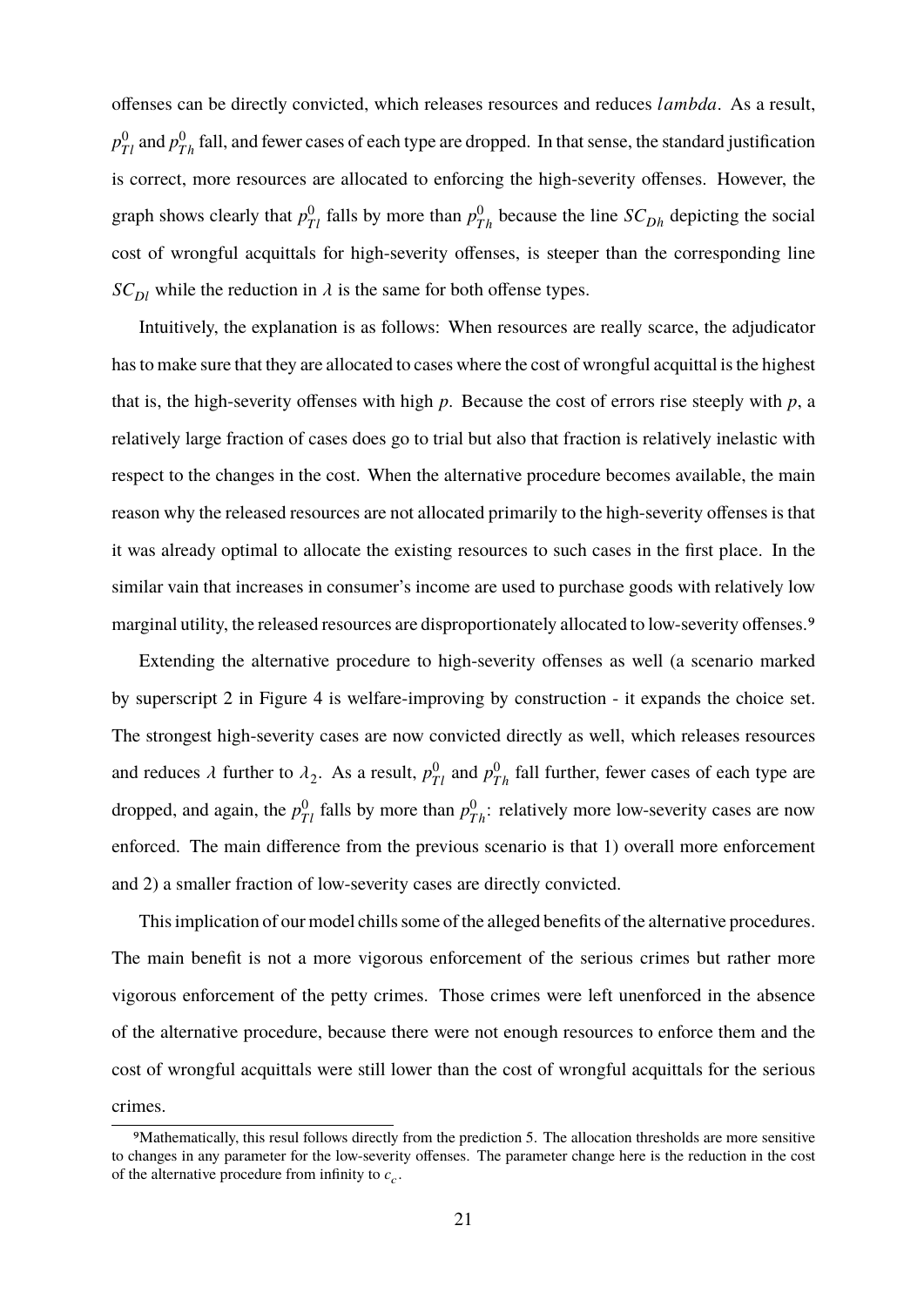## **6 Extensions**

#### **6.1 Appealing the direct conviction**

Simplified procedures are controversial as they carry lower standards of case examination compared to court trials. As a result, they increase the risk that an innocent person will be convicted. At the same time, simplified procedures usually allow the defendant to appeal, in which case a court reviews the case. How does the possibility of appeal affect the properties and the optimal use of simplified procedures? The main model can be easily extended to study these questions.

Assume that courts are again perfect and the defendant may appeal the decision. Assume also that social costs of appeal are  $c_T$ , that is the cost of trial, whereas the cost of appeal to the defendant are zero. As a result all (directly) convicted defendants who are innocent will appeal to the perfect court and there will be no wrongful convictions. The expected social costs of direct conviction are thus  $pc_C + (1 - p)(c_C + c_T) = c_C + (1 - p)c_T$  and the adjudicator's optimization problem will be

$$
\min_{p_{Tj}, p_{Cj}} \sum_{j=l,h} \int_0^{p_{Tj}} w_{aj} p_j f_j(p_j) dp,
$$

subject to the resource constraint

$$
R - \sum_{j=l,h} \left\{ \left[ F_j \left( p_{Cj} \right) - F_j \left( p_{Tj} \right) \right] c_T + \left[ 1 - F_j \left( p_{Cj} \right) \right] c_C + \int_{p_{Cj}}^1 c_T (1 - p_j) f_j(p_j) dp \right\} = 0.
$$

The first order conditions are then

$$
p_{Tj}w_{aj} = \lambda c_T, \qquad \text{and}
$$

$$
(1 - p_{Cj})c_T = c_T - c_C,
$$

implying

$$
p_{Tj} = \frac{\lambda c_T}{w_{aj}}, \quad \text{and}
$$

$$
p_{Cj} = \frac{c_C}{c_T}.^{10}
$$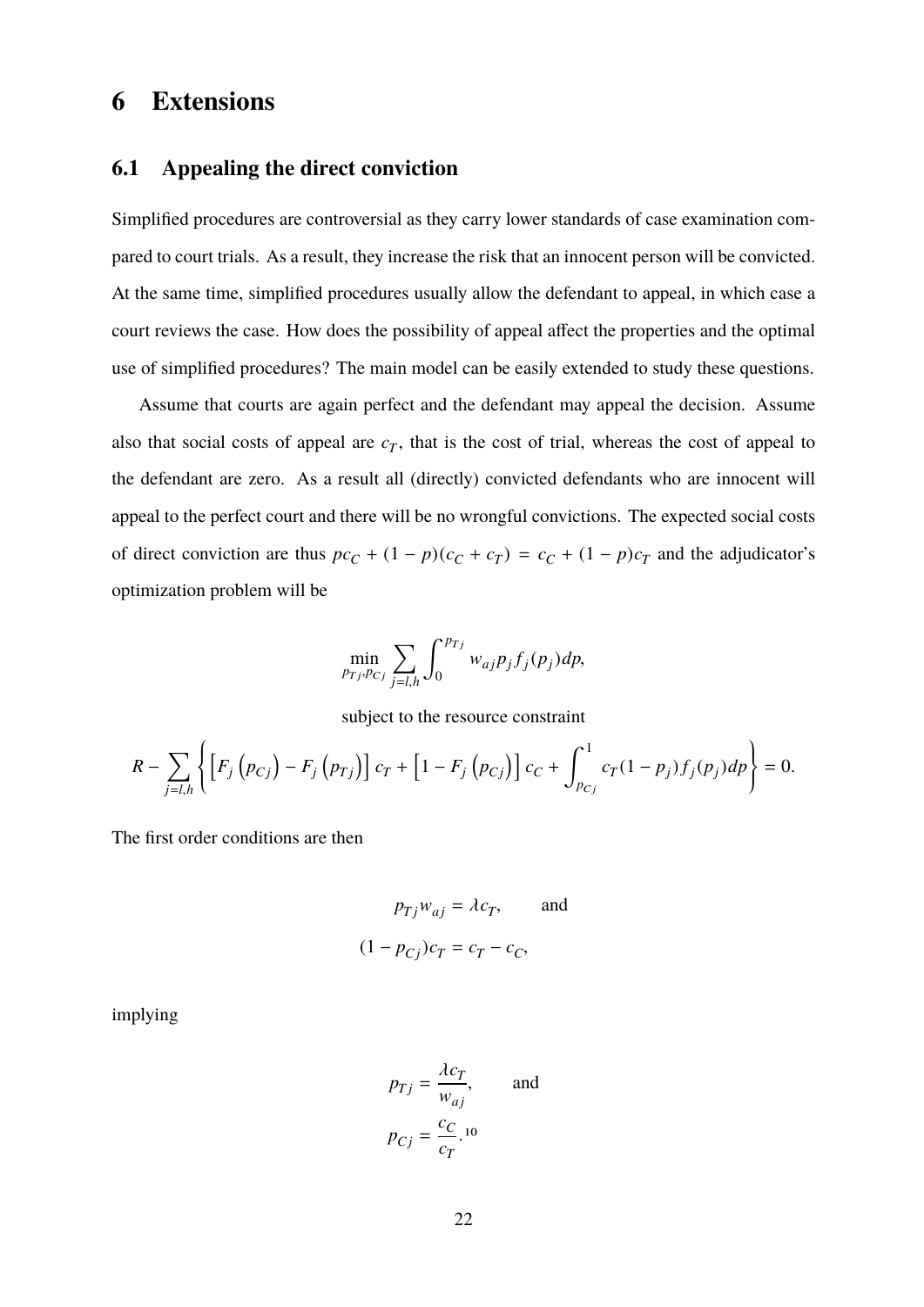The decision whether to push case before a trial or drop it, and thus the optimal standard of evidence for trial eligibility, are the same as in the case without appeal. However, the direct conviction no longer involves any trade-off between the adjudicator costs and potential wrongful conviction. As a result, the optimal standard of evidence for direct conviction is purely determined by the relative cost of this procedure compared to trial costs. Intuitively, knowing all innocent will appeal, it makes sense to directly convict if the savings,  $c_T - c_C$ , are greater than the cost of additional trials for those who appeal,  $(1 - p)c_T$ .

To summarize, in this setup: (i) introducing simplified procedure does not produce any wrongful convictions; (ii) budget shocks do not alter the optimality conditions for the use of the simplified procedure (assuming the budget allows for interior solution); (iii) budget shocks only affect the evidence standard required for trials. The real-world implication is that the possibility of appeal may eliminate most, if not all, costs related to wrongful conviction due to a less rigorous judicial process, provided the appellate court review is accessible at low cost to the defendant.

#### **6.2 Imperfect courts**

The assumption of perfect courts is – intentionally – a strong one. We also derived a model with imperfect courts in order to check the robustness of the model to this assumption. Introducing the court imperfection does not qualitatively alter the key results of the paper; it yields, however, a few additional subtle implications. For that reason, we only summarize the key intuitive points here and report the formal derivation in the appendix.

A court trial reveals more information about the case, and hence generate a more precise information about the defendant's guilt. Technically, more precise information means that  $E[p'|p, G] > p$  and  $E[p'|p, I]$ , where  $p'$  denotes the inferred posterior probability (after trial) that the defendant is guilty. That is, the factually guilty defendants should, on average, leave the trial with a higher inferred probability of guilt than the initial *p*, and the innocent with a lower inferred probability. The link between  $p'$  and  $p$  may in principle be complicated function, dependant on the initial *p* and, crucially, on the ability of the court to reveal new information.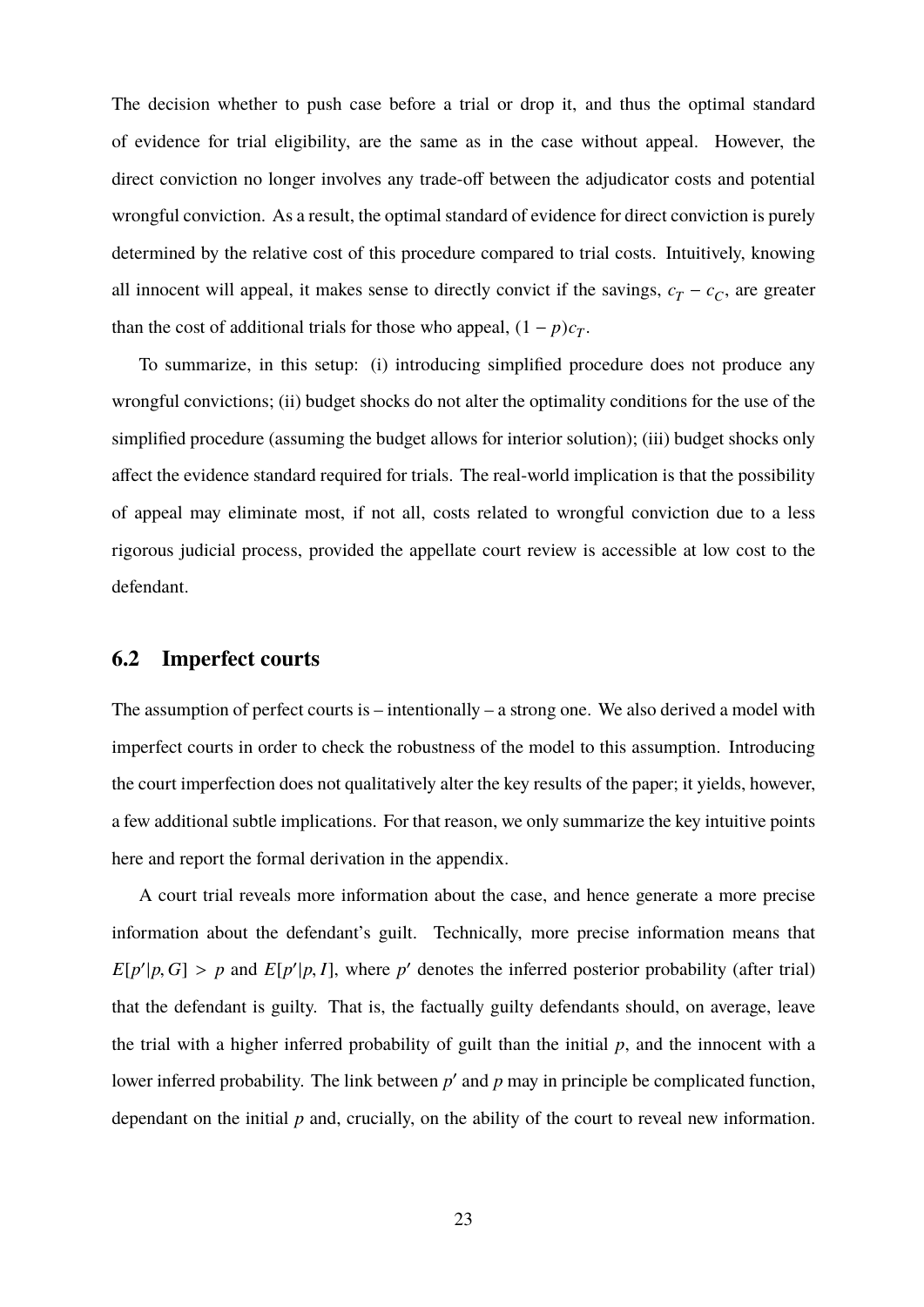In order to keep the model simple and to capture the ability of the court, we assume that the revelation of new information at trial can have only two outcomes:

- The court reveals the full truth with probability  $\rho$ . In that case, the court convicts the factually guilty and releases the factually innocent, as in the perfect court case. No cost of wrongful conviction or acquittal is incurred.
- The court learns nothing new with probability  $1 \rho$ . In that case, the court has to adjudicate the case – convict or acquit the defendant – based on the initial  $p$ . Like in the standard Andreoni (1991) framework, there is a critical level  $p<sub>N</sub>$  such that the court decides to convict if  $p > p_N$ . A positive cost of either wrongful conviction or wrongful acquittal is incurred.

The parameter  $\rho$  simply captures the court's value added in revealing new information, and it also denotes the probability that an error will be incurred, should the case proceed to trial. The initial assumption of the perfect court is merely a special case with  $\rho = 1$ .

The results, however, are qualitatively the same as with the perfect courts. Quantitatively, the trade-off between trial and either dropping the case or convicting without trial is affected by the fact that the courts deliver an error-free verdict only with a probability. The relative benefit of trial is reduced, which leads to a greater use of conviction without trial in the optimum (and also fewer cases being dropped, because additional resources are saved by a greater use of conviction without trial). Intuitively, there is little reason to conduct a costly trial if it does not reveal much new information (i.e., its  $\rho$  is low).

The model with imperfect courts thus highlights the fundamental rationale for using court trials in the first place: they must generate new, more precise information. Second, it yields a testable prediction that trials would be used less and the alternative procedures more in legal systems where court trial perform a poor function in revealing new information.

## **7 Conclusions**

We provided a general model that captures the key trade-offs between the adjudication of cases via court trials or alternative procedures that are less costly but also less precise. The model was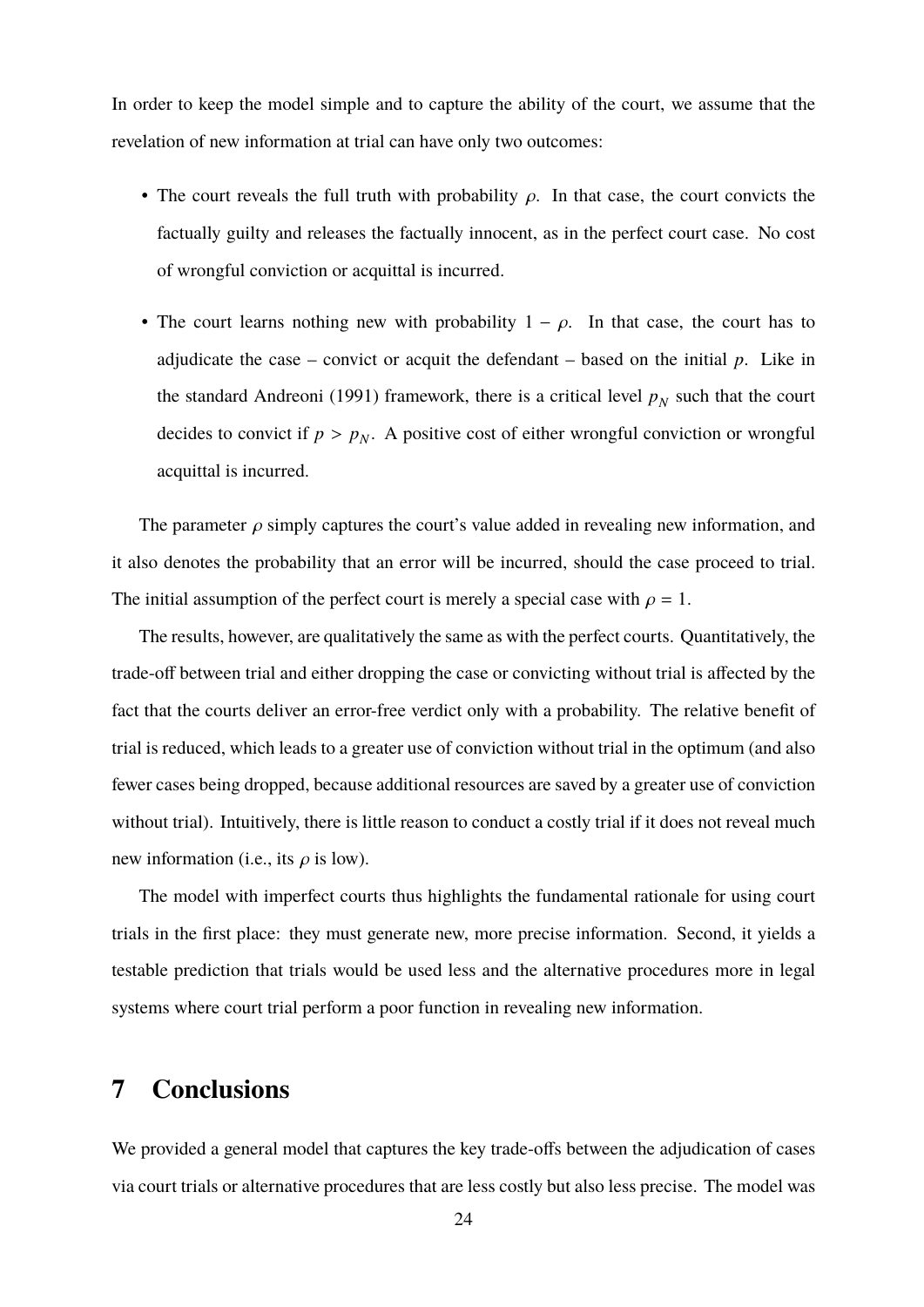intentionally institution-free in order to capture the essential economics of the various procedural alternatives. We tend to think that these economic essentials are the first-order factors driving the use of the alternative procedures. We showed that the model provides a useful framework for thinking about broad differences in the criminal justice systems over time and across countries. Also, it provides a "workhorse" for incorporating additional features. For example, building the agency problems and institutional details of particular procedures would provide a useful comparative analysis of how, and under what conditions, the alternative procedures succeed or fail to achieve the optimal criminal justice outcomes.

## **References**

- [1] Adelstein, R., and Miceli, T. (2001). Toward a Comparative Economics of Plea Bargaining. *European Journal of Law and Economics* 11, 47–67.
- [2] Andreoni, James. 1991. Reasonable Doubt and the Optimal Magnitude of Fines: Should the Penalty Fit the Crime? *RAND Journal of Economics* 22(3): 385–95.
- [3] Doménech, G., and Puchades, M. (2014) Better that ten innocent persons suffer than that one guilty scape. Working paper, University of Valencia, Valencia, Spain.
- [4] Easterbrook, F. (1983): Criminal Procedure as a Market System. *Journal of Legal Studies* Vol 12, pp. 289–332.
- [5] Friedman, D. D. (2000): Law's Order. Princeton University Press.
- [6] Givati, Y. (2014). Legal Institutions and Social Values: Theory and Evidence from Plea Bargaining Regimes. *Journal of Empirical Legal Studies* 11(4), 867-893.
- [7] Grossman, G. M., and Katz, M. L. (1983). Plea bargaining and social welfare. *American Economic Review* 73(4), 749–57.
- [8] Landes, William M. (1971). The Economics Analysis of Courts. *Journal of Law and Economics* 14(1), 61-107.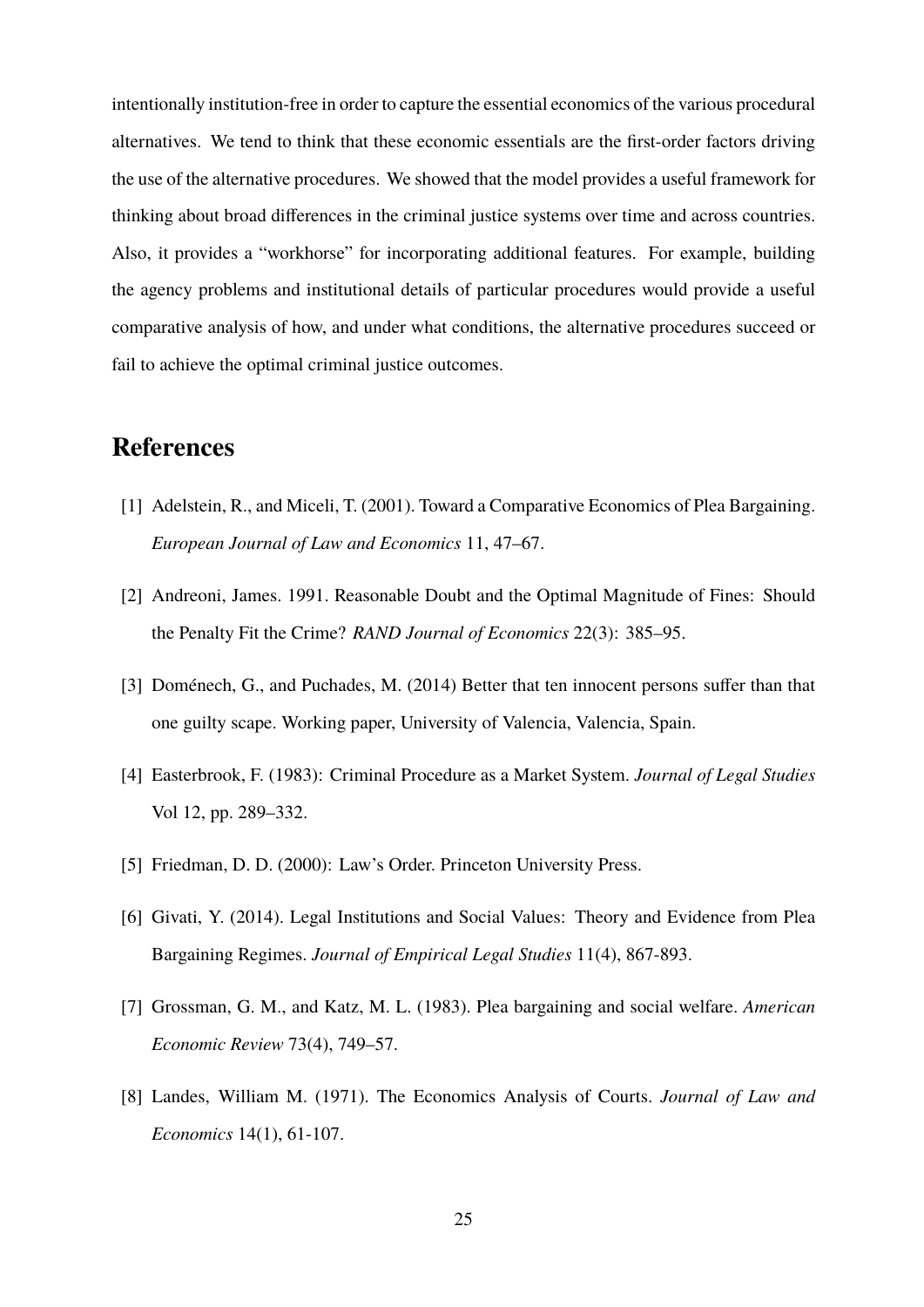- [9] Lando, H. (2009). Prevention of crime and the optimal standard of proof in criminal law, *Review of Law and Economics*, Vol 5 (1), pp. 33 - 52.
- [10] Langbein, J.H. (1979). Land Without Plea Bargaining: How the Germans Do It. *Michigan Law Review* 78(), 204-225.
- [11] Mongrain, S., and Roberts, J. (2009). Plea bargaining with budgetary constraints. *International Review of Law and Economics* 29(1), 8–12.
- [12] Reinganum, J. F. (1988). Plea bargaining and prosecutorial discretion. *American Economic Review* 78(4), 713–28.
- [13] Rizzolli, Matteo, and Margherita Saraceno. (2011). Better That Ten Guilty Persons Escape: Punishment Costs Explain the Standard of Evidence. *Public Choice* 155 (3-4): 395–411.
- [14] Sanchirico, C.W. (2012). Evidence: Theoretical models. In Sanchirico, C.W. (ed): Procedural Law and Economics. Encyclopedia of Law and Economics, 2nd edition, Vol. 8.
- [15] Zeman, P., Diblíková, S., Slavětínský V., and M. Štefunková (2013). Zkrácené formy trestních řízení - možnosti a limity. Institut pro kriminologii a socialni prevenci, Prague.

## **A Appendix**

#### **A.1 Imperfect courts**

Preliminaries:

- Courts ascertain the truth with probability  $\rho$ .
- With prob.  $1 \rho$  they learn nothing, i.e. decide according to  $p$ .
- Let  $p_H = w_c/(w_a + w_c)$ , which is the probability beyond which courts should convict.<sup>11</sup>

Possible outcomes: and costs

<sup>&</sup>lt;sup>11</sup>This comes from a situation when  $pw_a = (1 - p)w_c$ . Then solving for *p* gives  $p = w_c/(w_a + w_c)$ .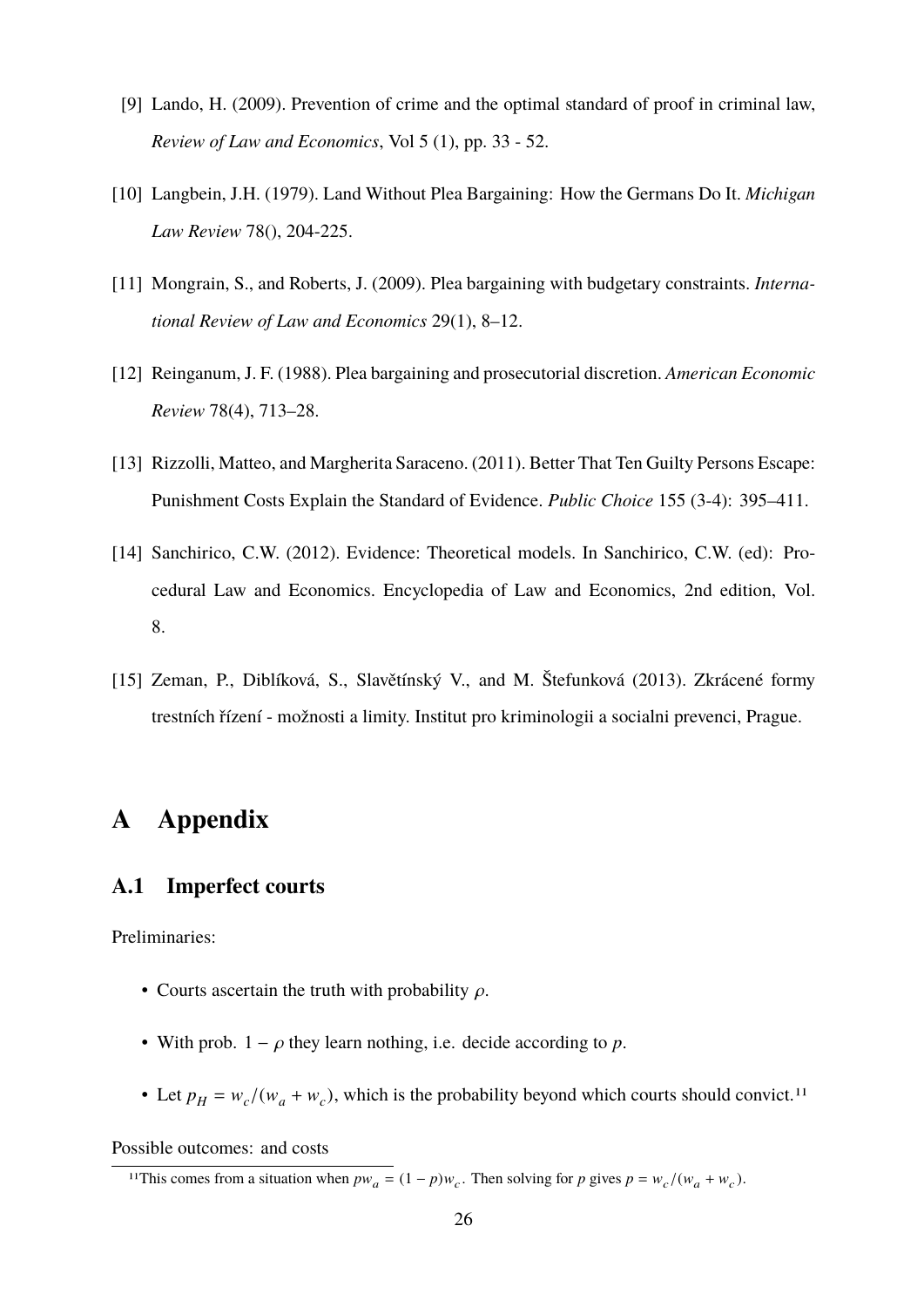- drop case: w*<sup>a</sup>*
- go to trial:  $c_T + (1 \rho) p w_a$ , if  $p < p_H$
- go to trial:  $c_T + (1 \rho)(1 p)w_c$ , if  $p > p_H$
- convict w/o trial:  $c_C + (1 p)w_a$

$$
\begin{aligned}\n&\min_{p_{Tj},p_{Cj}} \sum_{j=l,h} \left\{ \int_0^{p_{Tj}} w_{aj} p_j f_j(p_j) dp \\
&+ (1-\rho) \left[ \int_{p_{Tj}}^{p_{Hj}} w_{aj} p_j f_j(p_j) dp + \int_{p_{Hj}}^{p_{Cj}} w_{cj} (1-p_j) f_j(p_j) dp \right] \\
&+ \int_{p_{Cj}}^1 w_{cj} (1-p_j) f_j(p_j) dp \right\},\n\end{aligned}
$$

subject to the resource constraint

$$
R - \sum_{j=l,h} \{ \left[ F_j(p_{Cj}) - F_j(p_{Tj}) \right] c_T + \left[ 1 - F_j(p_{Cj}) \right] c_C \} = 0.
$$

FOCs:

$$
w_{aj}p_{Tj}f_j(p_{Tj}) - (1 - \rho)w_{aj}p_{Tj}f_j(p_{Tj}) - \lambda f_j(p_{Tj})c_T = 0
$$
  

$$
w_{aj}p_{Tj} - (1 - \rho)w_{aj}p_{Tj} = \lambda c_T
$$
  

$$
\rho p_{Tj}w_{aj} = \lambda c_T
$$
  

$$
(1 - \rho)w_{cj}(1 - p_{cj})f_j(p_{cj}) - w_{cj}(1 - p_{cj})f_j(p_{cj}) - \lambda f_j(p_{cj})(c_C - c_T) = 0
$$
  

$$
(1 - \rho)w_{cj}(1 - p_{cj}) - w_{cj}(1 - p_{cj}) = \lambda(c_C - c_T)
$$
  

$$
-\rho w_{cj}(1 - p_{cj}) = \lambda(c_T - c_C)
$$
  

$$
\rho(1 - p_{cj})w_{cj} = \lambda(c_T - c_C)
$$

Solving for *p<sup>C</sup>*

$$
\rho(1 - p_{Cj})w_{cj} = \lambda(c_T - c_C)
$$

$$
p_{Cj} = \frac{\lambda(c_C - c_T) + \rho w_{cj}}{\rho w_{cj}}
$$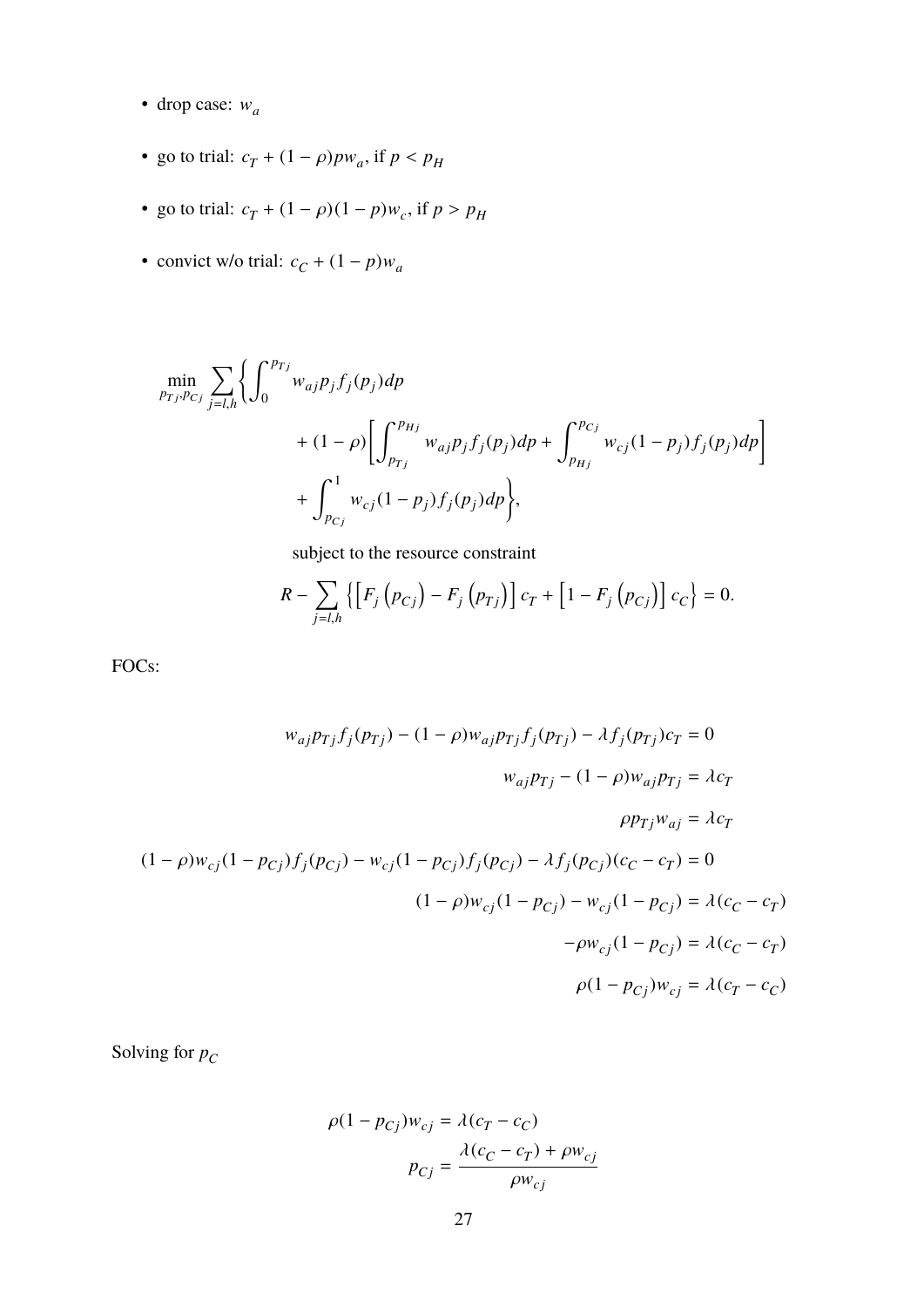## **A.2 Appealing the less-than-trial conviction with imperfect court**

Preliminaries: Zero cost of appeal to the def. –> all innocent appeal.

- Courts ascertain the truth with probability  $\rho$ .
- With prob.  $1 \rho$  they learn nothing, i.e. decide according to  $p$ .
- Let  $p_H = w_c/(w_a + w_c)$ , which is the probability beyond which courts should convict.<sup>12</sup>

Possible outcomes: and costs

- drop case:  $w_a$ , for  $p \in [0, p_T]$
- go to trial:  $c_T + (1 \rho) p w_a$ , for  $p \in [p_T, p_H]$
- go to trial:  $c_T + (1 \rho)(1 p)[c_T + (1 \rho)w_c]$ , for  $p \in [p_H, p_C]$  which can be written as  $c_T[1 + (1 - \rho)(1 - p)] + (1 - \rho)^2(1 - p)w_c$
- convict w/o trial:  $c_C + (1 p)[c_T + (1 \rho)w_c] = c_C + (1 p)c_T + (1 \rho)(1 p)w_c$ , for  $p \in [p_C, 1]$

$$
\begin{aligned}\n&\min_{p_{Tj},p_{Cj}} \sum_{j=l,h} \left\{ \int_0^{p_{Tj}} w_{aj} p_j f_j(p_j) dp \\
&+ (1-\rho) \left[ \int_{p_{Tj}}^{p_{Hj}} w_{aj} p_j f_j(p_j) dp \\
&+ (1-\rho) \int_{p_{Hj}}^{p_{Cj}} w_{cj} (1-p_j) f_j(p_j) dp \\
&+ \int_{p_{Cj}}^1 w_{cj} (1-p_j) f_j(p_j) dp \right] \right\},\n\end{aligned}
$$

which can be rewritten as

$$
\min_{p_{Tj}, p_{Cj}} \sum_{j=l,h} \left\{ \int_0^{p_{Tj}} w_{aj} p_j f_j(p_j) dp + (1-\rho) \left[ \int_{p_{Tj}}^{p_{Hj}} w_{aj} p_j f_j(p_j) dp + \int_{p_{Cj}}^1 w_{cj} (1-p_j) f_j(p_j) dp \right] \right\}
$$

<sup>12</sup>This comes from a situation when  $pw_a = (1 - p)w_c$ . Then solving for *p* gives  $p = w_c/(w_a + w_c)$ .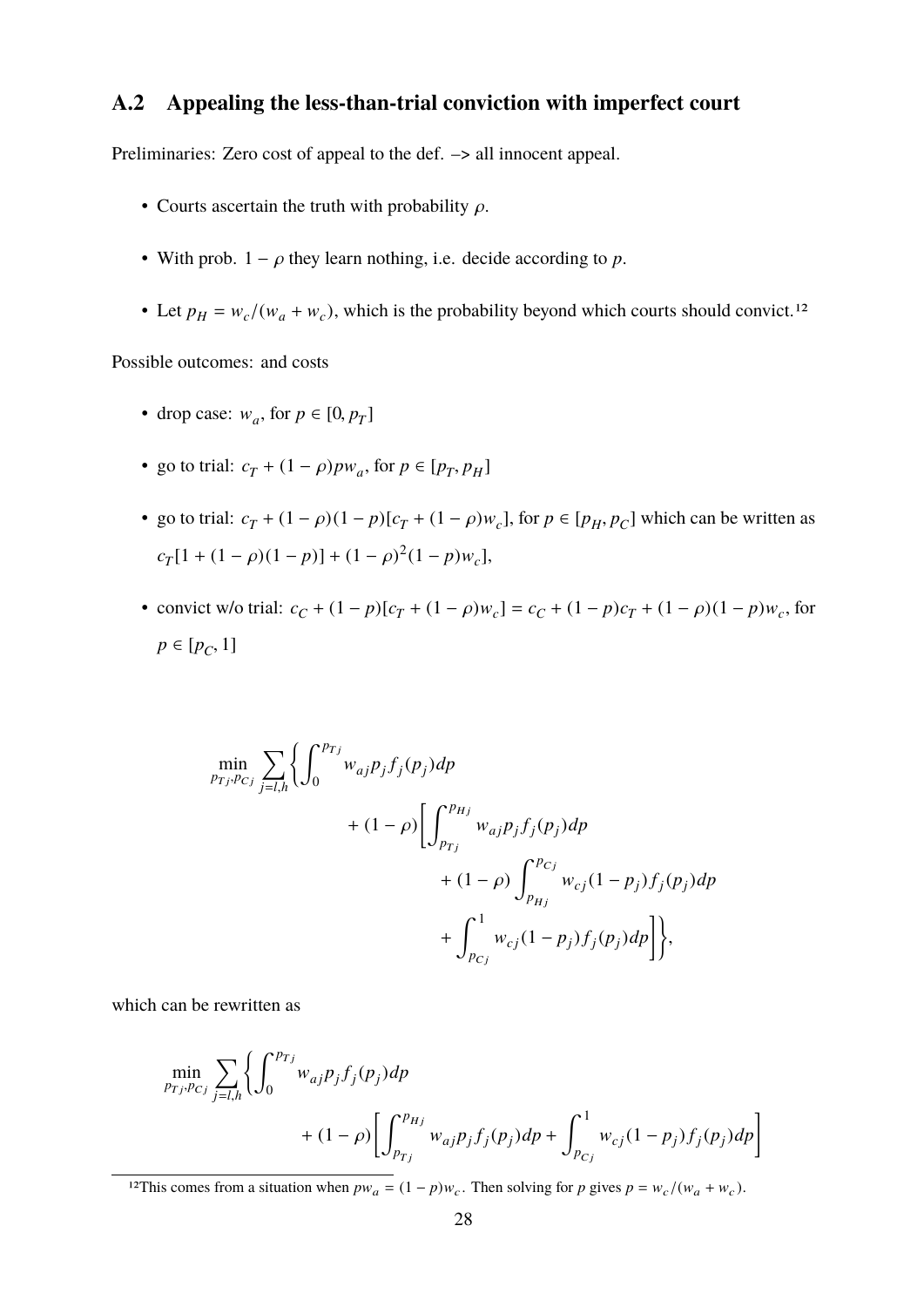+ 
$$
(1 - \rho)^2 \int_{p_{Hj}}^{p_{Cj}} w_{cj} (1 - p_j) f_j(p_j) dp
$$
,

subject to the resource constraint

$$
R - \sum_{j=l,h} \left\{ [F_j(p_{Hj}) - F_j(p_{Tj})]c_T + \int_{p_{Hj}}^{p_{Cj}} c_T (1 - \rho)(1 - p_j) f_j(p_j) dp \right. \\ \left. + [1 - F_j(p_{Cj})]c_C + \int_{p_{Cj}}^1 c_T (1 - p_j) f_j(p_j) dp \right\} = 0.
$$
  

$$
R - \sum_{j=l,h} \left\{ [F_j(p_{Cj}) - F_j(p_{Tj})]c_T + [1 - F_j(p_{Cj})]c_C + \int_{p_{Cj}}^{p_{Cj}} c_T (1 - p_j) f_j(p_j) dp \right\} = 0.
$$

FOCs:

$$
w_{aj}p_{Tj}f_j(p_{Tj}) - (1 - \rho)w_{aj}p_{Tj}f_j(p_{Tj}) - \lambda f_j(p_{Tj})c_T = 0
$$
  

$$
w_{aj}p_{Tj} - (1 - \rho)w_{aj}p_{Tj} = \lambda c_T
$$
  

$$
\rho w_{aj}p_{Tj} = \lambda c_T
$$

$$
-(1 - \rho)w_{cj}(1 - p_{cj})f_j(p_{cj}) + (1 - \rho)^2 w_{cj}(1 - p_{cj})f_j(p_{cj})
$$
  
\n
$$
- \lambda[f_j(p_{cj})(c_C - c_T) + c_T \rho (1 - p_{cj})f_j(p_{cj})] = 0
$$
  
\n
$$
-(1 - \rho)w_{cj}(1 - p_{cj}) + (1 - \rho)^2 w_{cj}(1 - p_{cj}) = \lambda[(c_C - c_T) + c_T \rho (1 - p_{cj})]
$$
  
\n
$$
-(1 - \rho)\rho w_{cj}(1 - p_{cj}) = \lambda[(c_C - c_T) + c_T \rho (1 - p_{cj})]
$$
  
\n
$$
\rho(1 - \rho)(1 - p_{cj})w_{cj} = \lambda[c_T - c_C - \rho (1 - p_{cj})c_T]
$$

Solving for  $p_{Cj}$